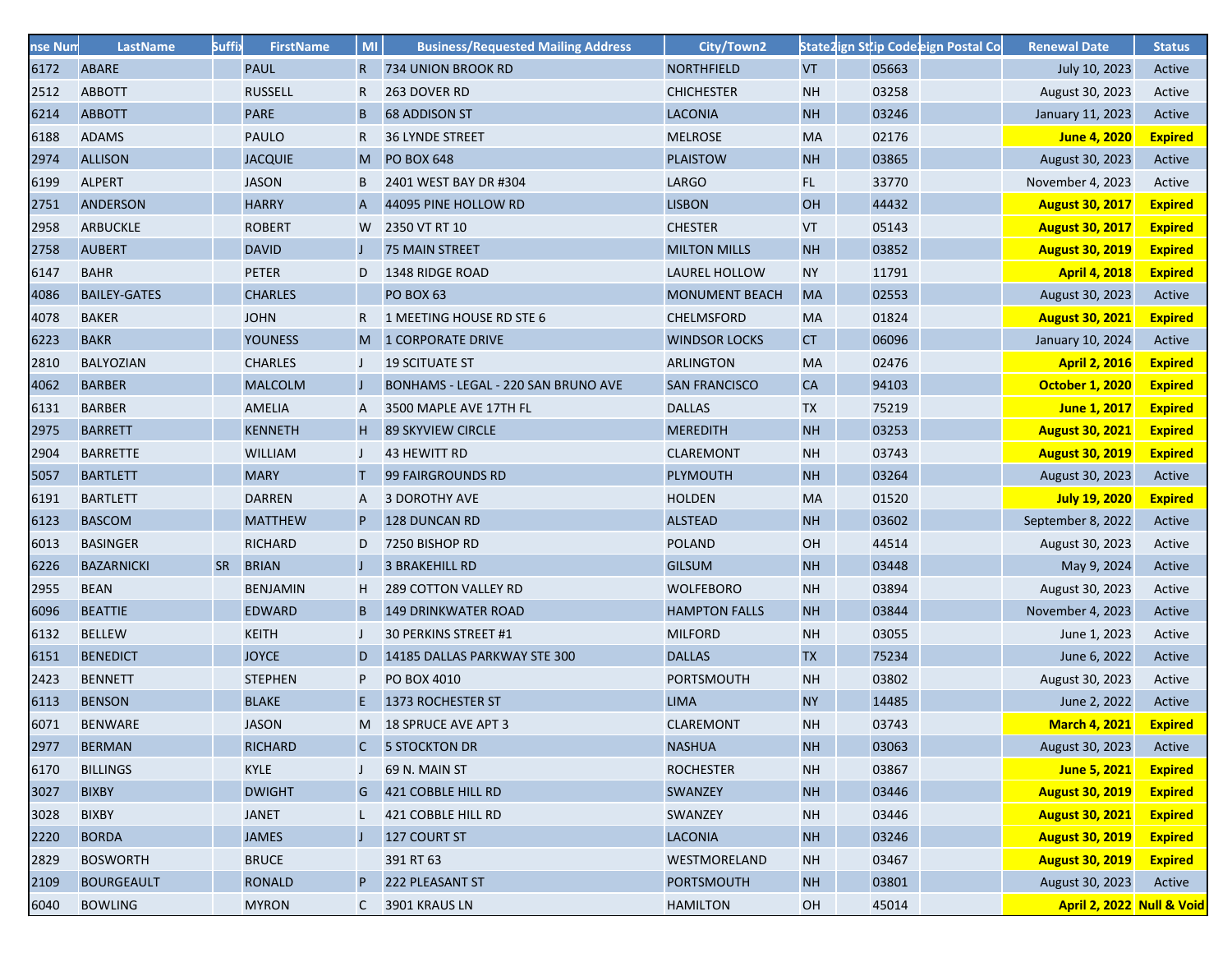| nse Num | LastName           | <b>Suffi</b> | <b>FirstName</b> | MI           | <b>Business/Requested Mailing Address</b> | City/Town2            |           |       | State2ign Sttip Codeeign Postal Co | <b>Renewal Date</b>    | <b>Status</b>  |
|---------|--------------------|--------------|------------------|--------------|-------------------------------------------|-----------------------|-----------|-------|------------------------------------|------------------------|----------------|
| 2821    | <b>BOYD</b>        |              | <b>MAUREEN</b>   | S.           | <b>PO BOX 294</b>                         | <b>ELIOT</b>          | <b>ME</b> | 03903 |                                    | <b>August 30, 2021</b> | <b>Expired</b> |
| 4010    | <b>BOYD</b>        |              | <b>JOHN</b>      | $\mathsf{C}$ | <b>PO BOX 294</b>                         | <b>ELIOT</b>          | <b>ME</b> | 03903 |                                    | August 30, 2023        | Active         |
| 2537    | <b>BRANDWEIN</b>   |              | <b>RICHARD</b>   |              | 865 NIEMEN DR                             | PALM BEACH GARDENS FL |           | 33410 |                                    | <b>August 30, 2021</b> | <b>Expired</b> |
| 4044    | <b>BROADBENT</b>   |              | <b>ROBERT</b>    | A            | 38 DEWEY ST                               | <b>ROCHESTER</b>      | <b>NH</b> | 03867 |                                    | <b>August 30, 2017</b> | <b>Expired</b> |
| 6207    | <b>BROCKMAN</b>    |              | <b>BRIAN</b>     |              | 11427 REED HARTMAN HWY SUITE 236          | <b>CINCINNATI</b>     | OH        | 45241 |                                    | July 13, 2024          | Active         |
| 5007    | <b>BROWN</b>       |              | <b>MICHAEL</b>   |              | W 1640 BRIDGE ST                          | <b>DRACUT</b>         | MA        | 01826 |                                    | <b>August 30, 2019</b> | <b>Expired</b> |
| 2477    | <b>BRUSON</b>      |              | <b>RICHARD</b>   |              | <b>48 LONG HILL RD</b>                    | <b>HOLLIS</b>         | <b>NH</b> | 03049 |                                    | August 30, 2023        | Active         |
| 5058    | <b>BULEZIUK</b>    |              | <b>MARK</b>      |              | 1 MAUCHLY                                 | <b>IRVINE</b>         | <b>CA</b> | 92618 |                                    | <b>August 30, 2021</b> | <b>Expired</b> |
| 2334    | <b>BURKE</b>       |              | <b>WILLIAM</b>   |              | <b>11 DUSTIN AVE</b>                      | <b>DERRY</b>          | <b>NH</b> | 03038 |                                    | August 30, 2023        | Active         |
| 2909    | <b>BURT</b>        |              | <b>SCOTT</b>     | R            | 3876 STATE ROUTE 19                       | <b>SCIO</b>           | <b>NY</b> | 14880 |                                    | <b>August 30, 2019</b> | <b>Expired</b> |
| 6082    | <b>BURT</b>        |              | <b>MATTHEW</b>   | L.           | <b>265 JEFFERSON RD</b>                   | <b>WHITEFIELD</b>     | <b>NH</b> | 03598 |                                    | June 3, 2019           | <b>Expired</b> |
| 2432    | <b>BYERS</b>       |              | <b>DEIRDRE</b>   | G            | 120 N SOUTH RD UNIT C #196                | <b>NORTH CONWAY</b>   | <b>NH</b> | 03860 |                                    | August 30, 2023        | Active         |
| 6060    | <b>BYERS</b>       |              | <b>AILIE</b>     |              | 120 N SOUTH RD UNIT C #196                | <b>NORTH CONWAY</b>   | <b>NH</b> | 03860 |                                    | January 7, 2023        | Active         |
| 6114    | <b>CALHETA</b>     |              | <b>STEVEN</b>    |              | 141 POWER ROAD STE 205                    | <b>PAWTUCKET</b>      | RI.       | 02860 |                                    | June 2, 2024           | Active         |
| 5026    | <b>CAREY</b>       |              | <b>MICHAEL</b>   | B            | <b>PO BOX 4508</b>                        | <b>PORTLAND</b>       | <b>ME</b> | 04112 |                                    | August 30, 2023        | Active         |
| 2428    | <b>CARNEY</b>      |              | <b>JESSE</b>     | G            | 89 US RT 3                                | <b>STEWARTSTOWN</b>   | <b>NH</b> | 03576 |                                    | <b>August 30, 2019</b> | <b>Expired</b> |
| 6144    | <b>CARR</b>        |              | <b>MICHAEL</b>   | E            | 821 JETT ROBERTS RD                       | <b>JEFFERSON</b>      | <b>GA</b> | 30549 |                                    | <b>March 7, 2020</b>   | <b>Expired</b> |
| 2435    | <b>CARTEN</b>      |              | <b>KEVIN</b>     | D            | 91 GOLD ST                                | <b>MANCHESTER</b>     | <b>NH</b> | 03103 |                                    | August 30, 2023        | Active         |
| 3081    | <b>CARVER</b>      |              | <b>MICHAEL</b>   |              | 3247 ROUTE 302                            | <b>LISBON</b>         | <b>NH</b> | 03585 |                                    | August 30, 2023        | Active         |
| 6105    | <b>CASELLA</b>     |              | CAROL            | A            | <b>65 WYMAN RD</b>                        | <b>GROTON</b>         | MA        | 01450 |                                    | <b>March 3, 2018</b>   | <b>Expired</b> |
| 6162    | <b>CATALANO</b>    |              | <b>RYAN</b>      |              | M 79 BOTSFORD ROAD                        | <b>SEYMOUR</b>        | <b>CT</b> | 06483 |                                    | <b>January 9, 2019</b> | <b>Expired</b> |
| 2198    | <b>CAVERLY</b>     |              | <b>MARTHA</b>    |              | PO BOX 1175                               | <b>PORTSMOUTH</b>     | <b>NH</b> | 03802 |                                    | <b>August 30, 2019</b> | <b>Expired</b> |
| 2391    | <b>CHABOT</b>      |              | <b>DONALD</b>    |              | <b>26 TREMONT STREET</b>                  | <b>CLAREMONT</b>      | <b>NH</b> | 03743 |                                    | August 30, 2023        | Active         |
| 6109    | <b>CHAMBERLAIN</b> |              | <b>JOSHUA</b>    |              | 5 NORTHERN BLVD SUITE #7                  | <b>AMHERST</b>        | <b>NH</b> | 03031 |                                    | March 3, 2024          | Active         |
| 2951    | <b>CHAMBERS</b>    |              | <b>MICHAEL</b>   |              | 4 WASHINGTON RD                           | <b>ATKINSON</b>       | <b>NH</b> | 03811 |                                    | August 30, 2023        | Active         |
| 5037    | <b>CHAMBERS</b>    |              | <b>ALAN</b>      | T.           | 43 MAIN ST                                | <b>ATKINSON</b>       | <b>NH</b> | 03811 |                                    | <b>August 30, 2017</b> | <b>Expired</b> |
| 6121    | <b>CHAMBERS</b>    |              | <b>JAMES</b>     | S.           | 43A MAIN ST                               | <b>ATKINSON</b>       | <b>NH</b> | 03811 |                                    | March 1, 2023          | Active         |
| 6115    | <b>CHAMPNEY</b>    |              | <b>DONALD</b>    | H            | <b>27 HUCKINS RD</b>                      | <b>EPSOM</b>          | <b>NH</b> | 03234 |                                    | June 2, 2016           | <b>Expired</b> |
| 6215    | <b>CHAPUT</b>      |              | <b>BENJAMIN</b>  | P            | <b>35 MERRIMACK ST</b>                    | <b>MILFORD</b>        | <b>NH</b> | 03055 |                                    | January 11, 2023       | Active         |
| 6179    | <b>CHENEY</b>      |              | <b>ROBERT</b>    |              | C 19 BROOKFIELD RD                        | <b>BRIMFIELD</b>      | <b>MA</b> | 01010 |                                    | December 4, 2021       | <b>Expired</b> |
| 2998    | <b>CHRISTOFARO</b> |              | <b>ALFRED</b>    |              | 732 PLAINFIELD STREET                     | <b>PROVIDENCE</b>     | RI        | 02909 |                                    | <b>August 30, 2017</b> | <b>Expired</b> |
| 6177    | <b>CHUTE</b>       |              | <b>DANIEL</b>    |              | 66 PRESTON STREET #7                      | <b>HILLSBOROUGH</b>   | <b>NH</b> | 03244 |                                    | November 6, 2021       | <b>Expired</b> |
| 2906    | <b>CIAGLO</b>      |              | <b>ANN</b>       |              | M 50 WHITTENTON STREET                    | <b>TAUNTON</b>        | <b>MA</b> | 02780 |                                    | August 30, 2023        | Active         |
| 2151    | <b>CIBOROWSKI</b>  |              | <b>KIM</b>       | M            | <b>PO BOX 973</b>                         | <b>NORTH HAMPTON</b>  | <b>NH</b> | 03862 |                                    | August 30, 2023        | Active         |
| 6173    | <b>CINI</b>        |              | <b>KEVIN</b>     | B            | <b>20 MOUNTAIN ROAD</b>                   | <b>DEERFIELD</b>      | NH        | 03037 |                                    | September 11, 2021     | <b>Expired</b> |
| 3094    | <b>CLARK</b>       |              | <b>V PETER</b>   |              | 1670 COMMERCE RD                          | <b>HOLLAND</b>        | OH        | 43528 |                                    | <b>August 30, 2017</b> | <b>Expired</b> |
| 2889    | <b>CLOUGHERTY</b>  |              | <b>CHARLES</b>   | H.           | <b>PO BOX 692</b>                         | <b>CLAREMONT</b>      | <b>NH</b> | 03743 |                                    | <b>August 30, 2017</b> | <b>Expired</b> |
| 2366    | <b>COBB</b>        |              | <b>CHARLES</b>   |              | M 50 JAFFREY RD                           | <b>PETERBOROUGH</b>   | <b>NH</b> | 03458 |                                    | August 30, 2023        | Active         |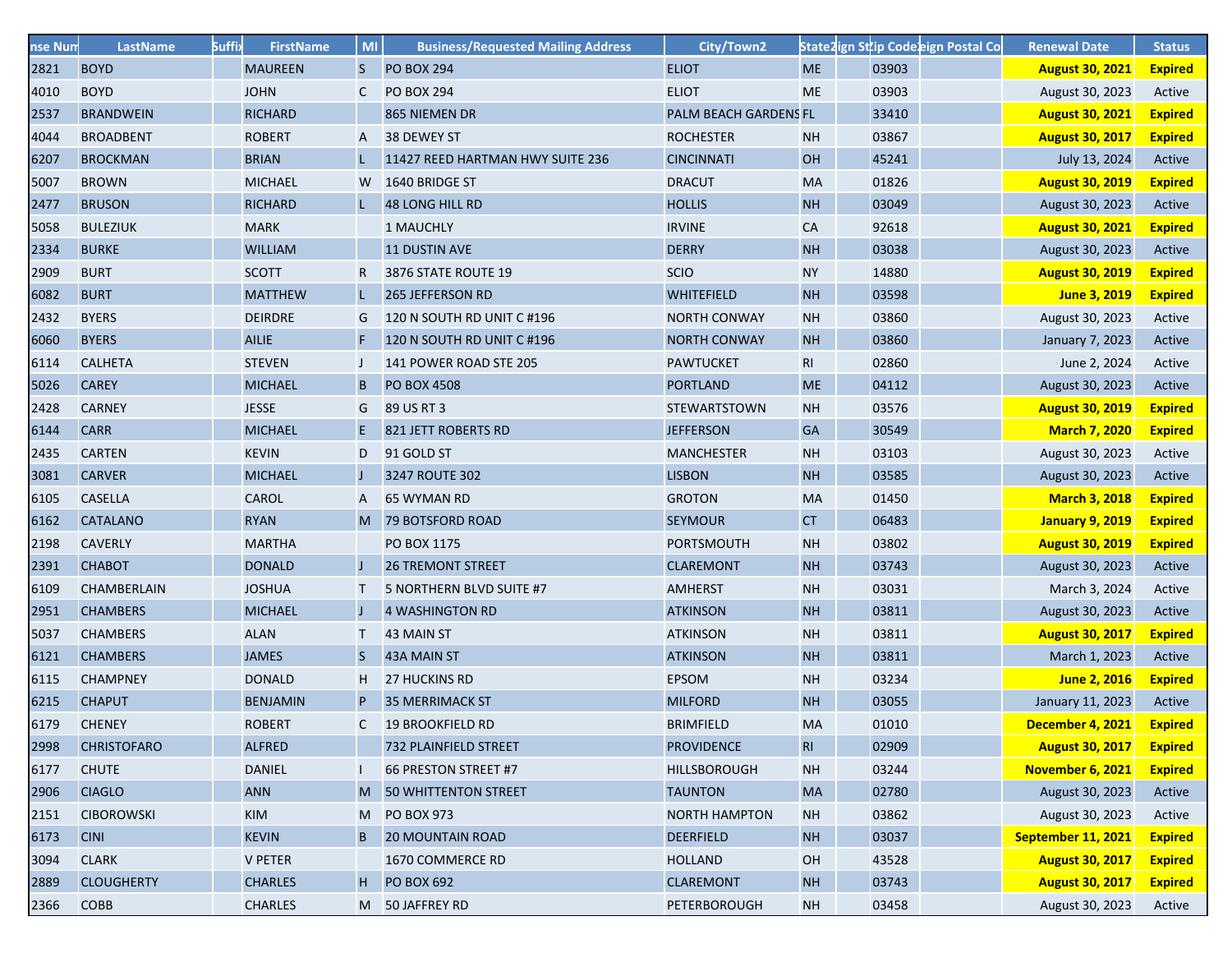| nse Num | <b>LastName</b>   | <b>Suffi</b> | <b>FirstName</b> | <b>MI</b>    | <b>Business/Requested Mailing Address</b> | City/Town2              |           |       | State2ign Sttip Code eign Postal Co | <b>Renewal Date</b>    | <b>Status</b>  |
|---------|-------------------|--------------|------------------|--------------|-------------------------------------------|-------------------------|-----------|-------|-------------------------------------|------------------------|----------------|
| 3080    | <b>COCCOLUTO</b>  |              | <b>PETER</b>     |              | 5 DEXTER PL                               | <b>GLOUCESTER</b>       | <b>MA</b> | 01930 |                                     | August 30, 2023        | Active         |
| 2618    | COCO              |              | SALVATORE        | P            | 43 SOUTH JEWETT ST                        | <b>MANCHESTER</b>       | <b>NH</b> | 03103 |                                     | <b>August 30, 2017</b> | <b>Expired</b> |
| 6198    | <b>COLEMAN</b>    |              | <b>SEAN</b>      |              | <b>53 CONGRESS ST</b>                     | <b>MANCHESTER</b>       | NH        | 03102 |                                     | September 9, 2023      | Active         |
| 6099    | <b>COLLIAS</b>    |              | <b>GEORGE</b>    | A            | PO BOX 2519                               | <b>FALL RIVER</b>       | <b>MA</b> | 02722 |                                     | December 2, 2023       | Active         |
| 6124    | <b>COLUMB</b>     |              | <b>RONALD</b>    | M            | 11 BRIGHAM ST                             | <b>LACONIA</b>          | <b>NH</b> | 03246 |                                     | October 6, 2022        | Active         |
| 6076    | <b>COMLEY</b>     |              | <b>DAVID</b>     | P            | <b>426 BURNS HILL RD</b>                  | <b>WILTON</b>           | <b>NH</b> | 03086 |                                     | April 1, 2023          | Active         |
| 2614    | <b>CONKEY</b>     |              | <b>JONATHAN</b>  | A            | <b>PO BOX 448</b>                         | <b>RUMNEY</b>           | <b>NH</b> | 03266 |                                     | August 30, 2023        | Active         |
| 2615    | <b>CONKEY</b>     |              | <b>DAVID</b>     | A            | <b>PO BOX 448</b>                         | <b>RUMNEY</b>           | <b>NH</b> | 03266 |                                     | August 30, 2023        | Active         |
| 5055    | <b>CONWAY</b>     |              | <b>JUSTIN</b>    | F            | <b>1 JUNIPER ROAD</b>                     | <b>NORTH HAMPTON</b>    | <b>NH</b> | 03862 |                                     | August 30, 2023        | Active         |
| 4034    | <b>COTTER</b>     |              | <b>JAMES</b>     |              | 74 JEWETT ROAD                            | <b>DUNBARTON</b>        | <b>NH</b> | 03046 |                                     | <b>August 30, 2017</b> | <b>Expired</b> |
| 6091    | <b>COTTO</b>      |              | <b>PAUL</b>      | D            | 144 CENTRE ST                             | <b>HOLBROOK</b>         | <b>MA</b> | 02343 |                                     | August 30, 2023        | Active         |
| 3035    | <b>CRAIG</b>      |              | <b>JEFFREY</b>   |              | M PO BOX 610132                           | <b>NEWTON HIGHLANDS</b> | <b>MA</b> | 02461 |                                     | August 30, 2023        | Active         |
| 6200    | <b>CREAN</b>      |              | <b>TIMOTHY</b>   |              | M PO BOX 1526                             | <b>RUTLAND</b>          | VT        | 05701 |                                     | January 9, 2024        | Active         |
| 2361    | <b>CREMEN</b>     |              | <b>WALTER</b>    |              | A 54 GARVIN FALLS RD                      | CONCORD                 | <b>NH</b> | 03301 |                                     | <b>August 30, 2017</b> | <b>Expired</b> |
| 6003    | <b>CRISAFULLI</b> |              | <b>HARIKLIA</b>  |              | VER 188 1st NH TURNPIKE                   | <b>NORTHWOOD</b>        | <b>NH</b> | 03261 |                                     | June 15, 2023          | Active         |
| 2487    | <b>CROSS</b>      |              | <b>DAVID</b>     |              | L PO BOX 53                               | <b>CENTER OSSIPEE</b>   | <b>NH</b> | 03814 |                                     | August 30, 2023        | Active         |
| 6138    | <b>CUNNINGHAM</b> |              | $R_{\parallel}$  |              | CAS 210 SAWYER AVE                        | <b>TONAWANDA</b>        | <b>NY</b> | 14150 |                                     | September 14, 2017     | <b>Expired</b> |
| 5048    | <b>CURRAN</b>     |              | <b>ELLEN</b>     |              | <b>PO BOX 740</b>                         | <b>HANOVER</b>          | <b>MA</b> | 02339 |                                     | August 30, 2023        | Active         |
| 6110    | <b>CYR</b>        |              | <b>MATTHEW</b>   |              | M 5 NORTHERN BLVD STE 7                   | <b>AMHERST</b>          | <b>NH</b> | 03031 |                                     | <b>April 7, 2018</b>   | <b>Expired</b> |
| 4080    | <b>DANN</b>       |              | <b>MICHAEL</b>   | W            | 429 PINGREE HILL RD                       | <b>AUBURN</b>           | <b>NH</b> | 03032 |                                     | August 30, 2023        | Active         |
| 4090    | <b>DAVIS</b>      |              | <b>LEONARD</b>   | $\mathsf{A}$ | 1725 BLVD OF THE ALLIES                   | <b>PITTSBURGH</b>       | PA        | 15219 |                                     | <b>August 30, 2017</b> | <b>Expired</b> |
| 5065    | De ROCHER         |              | <b>BETTE</b>     |              | 42 HILL TOP DR                            | <b>BEDFORD</b>          | <b>NH</b> | 03110 |                                     | <b>August 30, 2017</b> | <b>Expired</b> |
| 2480    | <b>DEAN</b>       |              | <b>STEPHEN</b>   | E.           | 831 BEACON ST #103                        | <b>NEWTON</b>           | <b>MA</b> | 02459 |                                     | August 30, 2023        | Active         |
| 3008    | <b>DELFINO</b>    |              | <b>RICHARD</b>   | P            | 322 CHESTNUT ST                           | <b>FRANKLIN</b>         | <b>MA</b> | 02038 |                                     | August 30, 2023        | Active         |
| 2948    | <b>DELUCA</b>     | III          | <b>WILLIAM</b>   | P            | <b>8 ACTION BLVD</b>                      | LONDONDERRY             | <b>NH</b> | 03053 |                                     | August 23, 2023        | Active         |
| 6213    | <b>DELUCA</b>     |              | <b>STEVEN</b>    |              | <b>8 ACTION BLVD</b>                      | LONDONDERRY             | <b>NH</b> | 03053 |                                     | November 2, 2022       | Active         |
| 2539    | <b>DESTEFANO</b>  |              | <b>STEPHEN</b>   |              | <b>46 PLEASANT STREET</b>                 | <b>CONCORD</b>          | <b>NH</b> | 03301 |                                     | <b>August 30, 2019</b> | <b>Expired</b> |
| 2555    | <b>DEVINE</b>     |              | <b>JASON</b>     | E.           | 250 COMMERCIAL ST #3011                   | <b>MANCHESTER</b>       | <b>NH</b> | 03101 |                                     | August 30, 2023        | Active         |
| 6002    | <b>DIAS</b>       |              | <b>DEBORAH</b>   | A            | <b>5R FERNWOOD DRIVE</b>                  | <b>WESTFORD</b>         | <b>MA</b> | 01886 |                                     | March 7, 2023          | Active         |
| 4079    | <b>DONNELL</b>    |              | <b>MICHAEL</b>   |              | W 10 MARILYN DRIVE                        | <b>ALLENSTOWN</b>       | <b>NH</b> | 03275 |                                     | August 30, 2023        | Active         |
| 6038    | <b>DONOHUE</b>    |              | <b>TIMOTHY</b>   |              | <b>PO BOX 515</b>                         | <b>NORTH HAMPTON</b>    | <b>NH</b> | 03862 |                                     | <b>March 5, 2016</b>   | <b>Expired</b> |
| 5039    | <b>DOUCETTE</b>   |              | <b>PAUL</b>      |              | <b>61 CHENEY ST</b>                       | <b>FRANKLIN</b>         | <b>NH</b> | 03235 |                                     | August 30, 2023        | Active         |
| 5053    | <b>DRAPER</b>     | III          | <b>ROLAND</b>    |              | <b>10 BARTON HILL ROAD</b>                | <b>CHELMSFORD</b>       | <b>MA</b> | 01824 |                                     | August 30, 2023        | Active         |
| 2947    | <b>DREW</b>       |              | <b>ROBERT</b>    |              | <b>8 ACTION BLVD</b>                      | LONDONDERRY             | <b>NH</b> | 03053 |                                     | August 30, 2023        | Active         |
| 2440    | <b>DUNTON</b>     |              | <b>CHARLES</b>   | D            | 435 GOVERNORS RD                          | <b>MILTON</b>           | <b>NH</b> | 03851 |                                     | August 30, 2023        | Active         |
| 2899    | <b>EATON</b>      |              | <b>FRANK</b>     |              | 17 CREMIN ST                              | <b>CONCORD</b>          | <b>NH</b> | 03303 |                                     | August 30, 2023        | Active         |
| 3029    | <b>EATON</b>      |              | <b>CARLA</b>     | $\mathsf{R}$ | 5 STATE RT 101A SUITE 5                   | <b>AMHERST</b>          | <b>NH</b> | 03031 |                                     | August 30, 2023        | Active         |
| 6083    | <b>EATON</b>      | Ш            | <b>ROBERT</b>    |              | S 1 STATE ROUTE 101A STE 3                | <b>AMHERST</b>          | <b>NH</b> | 03031 |                                     | June 3, 2023           | Active         |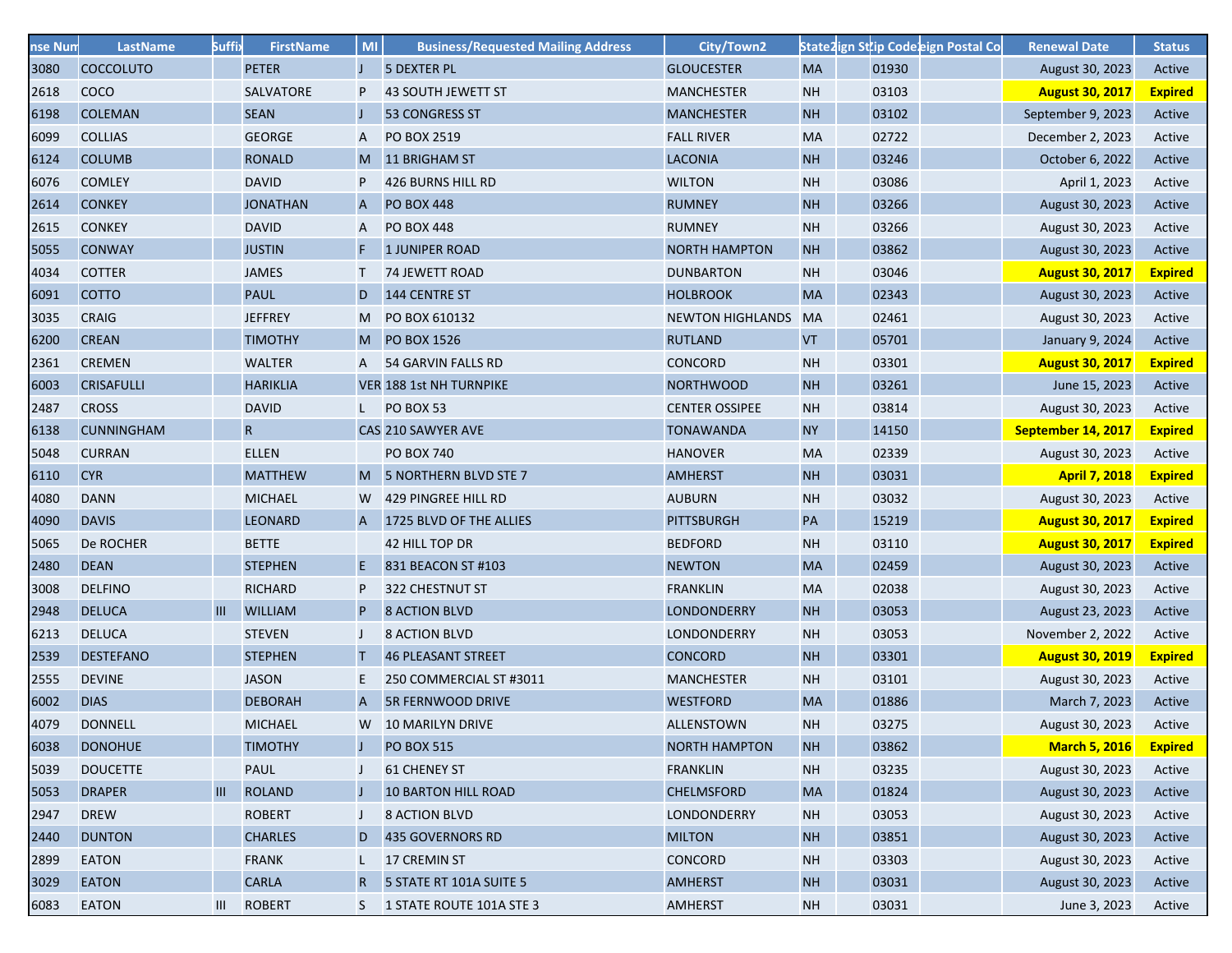| nse Num | LastName         | <b>Suffi</b> | <b>FirstName</b> | MI           | <b>Business/Requested Mailing Address</b> | City/Town2              |           |                |       | State2ign Sttip Codeeign Postal Co | <b>Renewal Date</b>    | <b>Status</b>  |
|---------|------------------|--------------|------------------|--------------|-------------------------------------------|-------------------------|-----------|----------------|-------|------------------------------------|------------------------|----------------|
| 6157    | <b>EMERSON</b>   |              | <b>CHARLES</b>   |              | 1 MEETINGHOUSE RD SUITE 6                 | <b>CHELMSFORD</b>       | <b>MA</b> |                | 01824 |                                    | <b>October 3, 2018</b> | <b>Expired</b> |
| 6219    | <b>ESPOSITO</b>  |              | <b>JACLYN</b>    |              | 27 DEPOT ST BUILDING L2                   | <b>CTR BARNSTEAD</b>    | <b>NH</b> |                | 03225 |                                    | July 12, 2023          | Active         |
| 6182    | <b>ESTES</b>     |              | <b>KATHLEEN</b>  |              | <b>31B MAIN STREET</b>                    | <b>MEREDITH</b>         | <b>NH</b> |                | 03253 |                                    | <b>March 5, 2020</b>   | <b>Expired</b> |
| 6212    | <b>FEDELE</b>    |              | <b>MICHAEL</b>   |              | 4900 N SCOTTSDALE RD                      | <b>SCOTTSDALE</b>       | AZ        |                | 85251 |                                    | November 2, 2022       | Active         |
| 6155    | <b>FELLOWS</b>   |              | <b>ROBERT</b>    | $\mathsf{C}$ | PO BOX 4                                  | <b>PETERBOROUGH</b>     | <b>NH</b> |                | 03458 |                                    | September 12, 2022     | Active         |
| 5067    | <b>FERREIRA</b>  |              | <b>DYLAN</b>     | T.           | 156 TAUNTON AVE #71                       | <b>SEEKONK</b>          | MA        |                | 02771 |                                    | <b>August 30, 2017</b> | <b>Expired</b> |
| 6054    | <b>FICICI</b>    |              | <b>ERSUN</b>     |              | 120 RESERVOIR RD                          | <b>NORTHFIELD</b>       | <b>NH</b> |                | 03276 |                                    | September 10, 2016     | <b>Expired</b> |
| 6126    | <b>FIELD</b>     |              | <b>LAURYN</b>    |              | SUY 9 BARTLETT STREET SUITE 301           | <b>ANDOVER</b>          | <b>MA</b> |                | 01810 |                                    | February 13, 2023      | Active         |
| 2382    | <b>FINN</b>      |              | <b>PAUL</b>      |              | 188 NEEDHAM ST                            | <b>NEWTON</b>           | MA        |                | 02464 |                                    | August 30, 2023        | Active         |
| 2945    | <b>FINN</b>      |              | W                |              | TOD 21 JACKSON AVE                        | <b>PEABODY</b>          | MA        |                | 01960 |                                    | August 30, 2023        | Active         |
| 4040    | <b>FINN</b>      |              | <b>ROSS</b>      |              | 188 NEEDHAM ST                            | <b>NEWTON</b>           | MA        |                | 02464 |                                    | August 30, 2023        | Active         |
| 2677    | <b>FIRESTONE</b> |              | <b>WILLIAM</b>   |              | 1654 KING STREET STE 9                    | <b>ENFIELD</b>          | СT        |                | 06082 |                                    | September 13, 2023     | Active         |
| 6045    | <b>FISHER</b>    |              | <b>COREY</b>     |              | <b>31 CAPITAL DRIVE</b>                   | <b>WEST SPRINGFIELD</b> | <b>MA</b> |                | 01089 |                                    | August 1, 2022         | Active         |
| 2895    | <b>FLEURY</b>    |              | <b>DENNIS</b>    |              | 880 JOHN STARK HWY                        | <b>NEWPORT</b>          | <b>NH</b> |                | 03773 |                                    | August 30, 2023        | Active         |
| 5008    | <b>FODERO</b>    |              | <b>MARK</b>      | D            | <b>PO BOX 286</b>                         | <b>NEW CASTLE</b>       | <b>NH</b> |                | 03854 |                                    | August 30, 2023        | Active         |
| 6133    | <b>FORD</b>      |              | <b>ALISSA</b>    |              | 3500 MAPLE AVE 17TH FL                    | <b>DALLAS</b>           | <b>TX</b> |                | 75219 |                                    | June 1, 2017           | <b>Expired</b> |
| 2149    | <b>FOSTER</b>    | III          | <b>GEORGE</b>    | S            | 386 SUNCOOK VALLEY HWY                    | <b>EPSOM</b>            | <b>NH</b> |                | 03234 |                                    | August 30, 2023        | Active         |
| 2202    | <b>FRENCH</b>    |              | <b>JOHN</b>      | F            | 97 INGALLS RD                             | <b>PITTSFIELD</b>       | <b>NH</b> |                | 03263 |                                    | <b>August 30, 2019</b> | <b>Expired</b> |
| 2204    | <b>FRENCH</b>    |              | <b>HAROLD</b>    |              | 118 WEST RD                               | <b>CANTERBURY</b>       | <b>NH</b> |                | 03224 |                                    | August 30, 2023        | Active         |
| 3079    | <b>FUQUA</b>     |              | <b>GREGORY</b>   | S            | 4000 PINE LAKE ROAD                       | <b>LINCOLN</b>          | <b>NE</b> |                | 68516 |                                    | <b>March 9, 2018</b>   | <b>Expired</b> |
| 5006    | <b>GAGLIARDI</b> | JR.          | <b>THOMAS</b>    |              | 2414 BOSTON POST RD                       | <b>GUILFORD</b>         | <b>CT</b> |                | 06437 |                                    | August 30, 2023        | Active         |
| 6227    | <b>GAGNER</b>    |              | <b>MATTHEW</b>   |              | 152 FREEMAN RD                            | <b>CHARLTON</b>         | MA        |                | 01507 |                                    | May 9, 2024            | Active         |
| 2992    | <b>GALBO</b>     |              | <b>GARY</b>      | S.           | <b>202 MAIN STREET</b>                    | <b>NASHUA</b>           | <b>NH</b> |                | 03060 |                                    | August 30, 2023        | Active         |
| 3063    | <b>GARDNER</b>   | JR           | <b>WILLIAM</b>   |              | 896 MAIN ST                               | <b>BRANFORD</b>         | СT        |                | 06405 |                                    | August 30, 2023        | Active         |
| 6160    | <b>GATES</b>     |              | <b>BENJAMIN</b>  | S.           | 3576 US RTE 5 SOUTH                       | <b>BARNET</b>           | VT        |                | 05821 |                                    | December 5, 2022       | Active         |
| 3016    | <b>GAUCHER</b>   |              | <b>JERRY</b>     |              | 25 POORE RD                               | <b>HOOKSETT</b>         | <b>NH</b> |                | 03106 |                                    | <b>August 30, 2017</b> | <b>Expired</b> |
| 2278    | <b>GAUTHIER</b>  |              | <b>ROBERT</b>    | A            | <b>PO BOX 367</b>                         | <b>MILAN</b>            | <b>NH</b> |                | 03588 |                                    | <b>August 30, 2021</b> | <b>Expired</b> |
| 5054    | <b>GECOYA</b>    |              | <b>PATRICK</b>   | R.           | <b>260 PLEASANT STREET</b>                | MARBLEHEAD              | MA        |                | 01945 |                                    | <b>August 30, 2019</b> | <b>Expired</b> |
| 6220    | <b>GEHRES</b>    |              | <b>PETER</b>     | D            | PO BOX 16809                              | <b>HATTIESBURG</b>      | <b>MS</b> |                | 39404 |                                    | November 1, 2023       | Active         |
| 2611    | <b>GELINAS</b>   |              | <b>RICHARD</b>   | B            | <b>PO BOX 925</b>                         | LONDONDERRY             | <b>NH</b> |                | 03053 |                                    | August 30, 2023        | Active         |
| 6189    | <b>GERJES</b>    |              | <b>DIANA</b>     |              | 13 PINKERTON ST #6                        | <b>DERRY</b>            | <b>NH</b> |                | 03038 |                                    | <b>June 4, 2020</b>    | <b>Expired</b> |
| 2534    | <b>GINGRAS</b>   |              | <b>DONALD</b>    |              | W 114 MIDDLESEX RD                        | <b>MERRIMACK</b>        | <b>NH</b> |                | 03054 |                                    | <b>August 30, 2017</b> | <b>Expired</b> |
| 3088    | <b>GLEASON</b>   |              | <b>GAYLE</b>     |              | BAY STATE AUCTION, 55 MIDDLESEX ST #212   | <b>NORTH CHELMSFORD</b> | <b>MA</b> |                | 01863 |                                    | August 30, 2023        | Active         |
| 2801    | <b>GOLDMAN</b>   |              | <b>ROBERT</b>    | L            | <b>PO BOX 338</b>                         | <b>STRATHAM</b>         | <b>NH</b> |                | 03885 |                                    | August 30, 2023        | Active         |
| 6056    | <b>GONZAGA</b>   |              | LUIZ             |              | <b>16 SCHOOL STREET</b>                   | <b>HYANNIS</b>          | MA        |                | 02601 |                                    | November 5, 2022       | Active         |
| 6101    | <b>GOODE</b>     | JR           | <b>FRANCIS</b>   | X            | <b>650 HUNTINGTON AVE U2A</b>             | <b>BOSTON</b>           | MA        |                | 02115 |                                    | January 6, 2024        | Active         |
| 6135    | <b>GORDON</b>    |              | <b>BARRY</b>     | F            | 203-178 ONTARIO ST                        | <b>KINGSTON</b>         |           | <b>ONTARIO</b> |       | <b>K7L 2Y8</b>                     | September 14, 2019     | <b>Expired</b> |
| 4017    | <b>GOULET</b>    |              | <b>ROLAND</b>    |              | <b>PO BOX 26</b>                          | <b>ERROL</b>            | <b>NH</b> |                | 03579 |                                    | August 30, 2023        | Active         |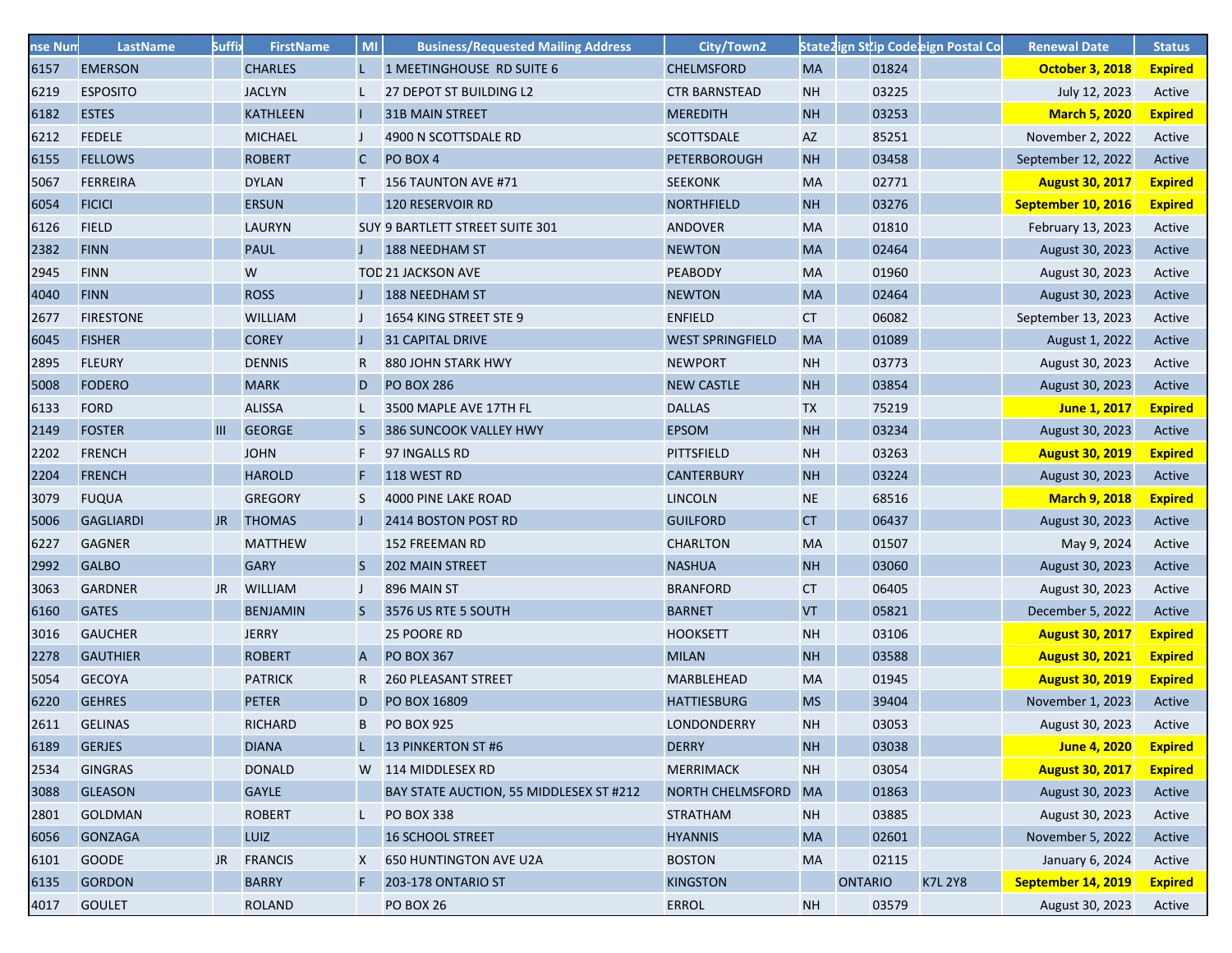| nse Num | <b>LastName</b>     | <b>Suffi</b>   | <b>FirstName</b> | <b>MI</b>    | <b>Business/Requested Mailing Address</b>       | City/Town2           |                            |       | State2ign Sttip Code eign Postal Co | <b>Renewal Date</b>    | <b>Status</b>  |
|---------|---------------------|----------------|------------------|--------------|-------------------------------------------------|----------------------|----------------------------|-------|-------------------------------------|------------------------|----------------|
| 5035    | <b>GOULET</b>       |                | <b>GRANT</b>     |              | 57 RIVER ROAD                                   | <b>ALLENSTOWN</b>    | <b>NH</b>                  | 03275 |                                     | August 30, 2023        | Active         |
| 6078    | <b>GOULET</b>       | <b>JR</b>      | <b>JOSEPH</b>    |              | N.F. 1 HITTY ROAD                               | SALEM                | <b>NH</b>                  | 03079 |                                     | May 3, 2023            | Active         |
| 4023    | <b>GRAFE</b>        |                | <b>JUDD</b>      | т.           | 1025 INDUSTRIAL DRIVE                           | <b>SPRING VALLEY</b> | <b>MN</b>                  | 55975 |                                     | November 4, 2023       | Active         |
| 6061    | <b>GRAHAM</b>       |                | <b>EDDIE</b>     | R.           | 4000 PINE LAKE ROAD                             | <b>LINCOLN</b>       | <b>NE</b>                  | 68516 |                                     | <b>January 7, 2019</b> | <b>Expired</b> |
| 6035    | <b>GRAVLIN</b>      |                | <b>THERESA</b>   | M            | 1650 W BIG BEAVER                               | <b>TROY</b>          | MI                         | 48084 |                                     | April 4, 2024          | Active         |
| 2890    | <b>GRAY</b>         |                | <b>TIMOTHY</b>   | C            | PO BOX 38                                       | <b>EAST THETFORD</b> | VT                         | 05043 |                                     | August 30, 2023        | Active         |
| 6116    | <b>GRAY</b>         |                | <b>JASON</b>     | D            | PO BOX 38                                       | <b>EAST THETFORD</b> | <b>VT</b>                  | 05043 |                                     | June 20, 2024          | Active         |
| 6136    | <b>GRAY</b>         |                | <b>BRANDON</b>   | D            | PO BOX 38                                       | <b>EAST THETFORD</b> | VT                         | 05043 |                                     | September 14, 2023     | Active         |
| 2199    | <b>GREENE</b>       |                | <b>CARROLL</b>   |              | 2075 SECOND NH TPK RD                           | <b>DEERING</b>       | <b>NH</b>                  | 03244 |                                     | <b>August 30, 2019</b> | <b>Expired</b> |
| 2310    | <b>GUPTILL</b>      |                | <b>GARY</b>      | E.           | 70 RTE 125                                      | <b>KINGSTON</b>      | <b>NH</b>                  | 03848 |                                     | August 30, 2023        | Active         |
| 2728    | <b>HAGSTROM</b>     |                | <b>ERIK</b>      | K            | PO BOX 79                                       | <b>HILLSBOROUGH</b>  | <b>NH</b>                  | 03244 |                                     | August 30, 2023        | Active         |
| 6092    | <b>HALL</b>         |                | <b>TREVOR</b>    | N.           | 7140 S LEWIS AVE STE 200                        | <b>TULSA</b>         | OK                         | 74136 |                                     | September 9, 2023      | Active         |
| 2989    | <b>HAM</b>          |                | <b>BONNIE</b>    | D            | <b>796 DW HWY</b>                               | NORTH WOODSTOCK      | <b>NH</b>                  | 03262 |                                     | August 30, 2023        | Active         |
| 5028    | <b>HAMLIN</b>       |                | <b>JOHN</b>      |              | M 30 WHISPER DR                                 | <b>BEDFORD</b>       | <b>NH</b>                  | 03110 |                                     | September 12, 2023     | Active         |
| 6152    | <b>HANSEN</b>       | JR.            | <b>ROBERT</b>    | $\mathsf{R}$ | 150 MAIN STREET                                 | <b>OLD SAYBROOK</b>  | <b>CT</b>                  | 06475 |                                     | June 6, 2018           | <b>Expired</b> |
| 2585    | <b>HARKINS</b>      |                | <b>MICHAEL</b>   | R            | 9 BARTLET ST STE 301                            | <b>ANDOVER</b>       | MA                         | 01810 |                                     | August 30, 2023        | Active         |
| 2896    | <b>HARMAN</b>       |                | <b>TERRIE</b>    |              | HARMON LAW OFFICES 129 WATER ST PO BOX 3 EXETER |                      | <b>NH</b>                  | 03833 |                                     | August 30, 2023        | Active         |
| 4061    | <b>HARTNETT</b>     |                | JAY              | S            | <b>PO BOX 874</b>                               | <b>INTERVALE</b>     | <b>NH</b>                  | 03845 |                                     | August 30, 2023        | Active         |
| 6145    | <b>HAYNES</b>       |                | <b>ROBERT</b>    | C            | <b>18 SOUTH MAIN STREET</b>                     | <b>MONT VERNON</b>   | <b>NH</b>                  | 03057 |                                     | March 7, 2022          | Active         |
| 6117    | <b>HAYWARD</b>      |                | <b>THOMAS</b>    | $\mathsf{J}$ | <b>1610 BRIGHTSTONE CT</b>                      | <b>RENO</b>          | <b>NV</b>                  | 89521 |                                     | <b>July 14, 2020</b>   | <b>Expired</b> |
| 6140    | <b>HAYWARD</b>      |                | <b>WILLIAM</b>   |              | M 750 STATE HWY 121 BYPASS STE 100              | <b>LEWISVILLE</b>    | <b>TX</b>                  | 75067 |                                     | November 2, 2021       | <b>Expired</b> |
| 2357    | <b>HEALEY</b>       |                | <b>GARRETT</b>   | D            | <b>PO BOX 152</b>                               | <b>DANVERS</b>       | MA                         | 01923 |                                     | <b>October 7, 2017</b> | <b>Expired</b> |
| 2309    | <b>HEDRICK</b>      | JR.            | <b>HERBERT</b>   | K            | <b>PO BOX 793</b>                               | <b>HARVARD</b>       | <b>MA</b>                  | 01451 |                                     | <b>August 30, 2021</b> | <b>Expired</b> |
| 6174    | <b>HENNAS</b>       |                | <b>SUSAN</b>     | E.           | <b>PO BOX 400</b>                               | <b>EPPING</b>        | <b>NH</b>                  | 03042 |                                     | September 11, 2023     | Active         |
| 3033    | <b>HENRY</b>        |                | <b>WILLIS</b>    | $\mathsf{R}$ | <b>22 MAIN STREET</b>                           | <b>MARSHFIELD</b>    | <b>MA</b>                  | 02050 |                                     | August 30, 2023        | Active         |
| 2715    | <b>HERRICK</b>      |                | <b>PAUL</b>      |              | 5 BRISCOE ST NO 2                               | <b>BEVERLY</b>       | MA                         | 01915 |                                     | August 30, 2023        | Active         |
| 6067    | <b>HICKS</b>        |                | <b>PATRICK</b>   |              | 4000 PINE LAKE ROAD                             | <b>LINCOLN</b>       | <b>NE</b>                  | 68516 |                                     | February 4, 2019       | <b>Expired</b> |
| 4027    | <b>HIGGENBOTHAM</b> |                | <b>MARTIN</b>    |              | 1629 SHEPHERD ROAD                              | LAKELAND             | FL.                        | 33811 |                                     | March 7, 2024          | Active         |
| 6066    | <b>HIGHSMITH</b>    |                | <b>GREGORY</b>   | M            | 4000 PINE LAKE ROAD                             | <b>LINCOLN</b>       | <b>NE</b>                  | 68516 |                                     | February 4, 2019       | <b>Expired</b> |
| 2859    | <b>HILL</b>         |                | <b>THOMAS</b>    | E.           | <b>PO BOX 217</b>                               | <b>KITTERY POINT</b> | <b>NE</b>                  | 03905 |                                     | <b>August 30, 2017</b> | <b>Expired</b> |
| 2276    | <b>HINGSTON</b>     |                | <b>DANIEL</b>    | G            | 23 NORTH RD                                     | <b>HILLSBOROUGH</b>  | <b>NH</b>                  | 03244 |                                     | August 30, 2023        | Active         |
| 3085    | <b>HINGSTON</b>     |                | <b>MICHAEL</b>   | P            | <b>34 MAYFLOWER DR</b>                          | <b>MANCHESTER</b>    | <b>NH</b>                  | 03104 |                                     | August 30, 2023        | Active         |
| 2661    | <b>HIRCHAK</b>      | JR.            | <b>THOMAS</b>    |              | 965 CADYS FALLS RD                              | <b>MORRISVILLE</b>   | $\ensuremath{\mathsf{VT}}$ | 05661 |                                     | August 30, 2023        | Active         |
| 3058    | <b>HIRCHAK</b>      | $\mathbf{III}$ | <b>THOMAS</b>    |              | 1878 CADYS FALLS RD                             | <b>MORRISVILLE</b>   | VT                         | 05661 |                                     | August 30, 2023        | Active         |
| 6153    | <b>HIRCHAK</b>      |                | <b>TYLER</b>     | B            | 1878 CADYS FALLS RD                             | <b>MORRISVILLE</b>   | $\ensuremath{\mathsf{VT}}$ | 05661 |                                     | June 6, 2024           | Active         |
| 4018    | <b>HOOPER</b>       |                | <b>THOMAS</b>    | M            | 206 OLA BELLE RD                                | <b>BURGAW</b>        | $NC$                       | 28425 |                                     | <b>October 7, 2019</b> | <b>Expired</b> |
| 5060    | <b>HORAN</b>        |                | <b>DANIEL</b>    | F.           | <b>PO BOX 162</b>                               | <b>WINDHAM</b>       | <b>NH</b>                  | 03087 |                                     | August 30, 2023        | Active         |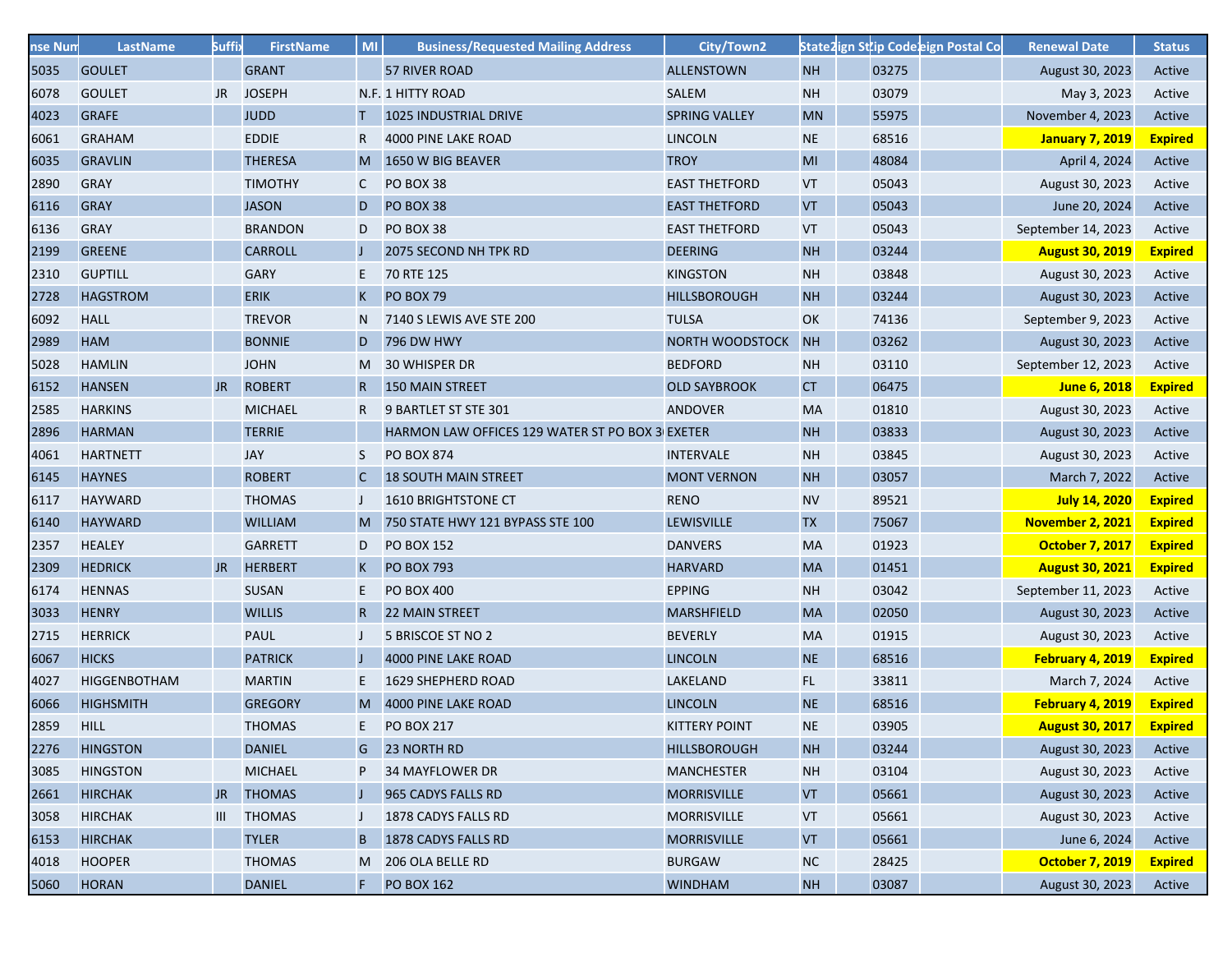| nse Num | LastName         | <b>Suffi</b> | <b>FirstName</b> | MI           | <b>Business/Requested Mailing Address</b>  | City/Town2             |           |       | State2ign Sttip Codeeign Postal Co | <b>Renewal Date</b>    | <b>Status</b>  |
|---------|------------------|--------------|------------------|--------------|--------------------------------------------|------------------------|-----------|-------|------------------------------------|------------------------|----------------|
| 4068    | <b>HOULE</b>     |              | <b>ARTHUR</b>    | G            | 45 BIRCHWOOD DR                            | <b>MILFORD</b>         | <b>NH</b> | 03054 |                                    | <b>August 30, 2019</b> | <b>Expired</b> |
| 2991    | <b>HOWARD</b>    |              | <b>ERIC</b>      | D            | PO BOX 96                                  | <b>WILTON</b>          | <b>NH</b> | 03086 |                                    | <b>August 30, 2017</b> | <b>Expired</b> |
| 2789    | <b>HUBER</b>     |              | <b>LUCINDA</b>   |              | <b>PO BOX 612</b>                          | <b>MILFORD</b>         | <b>NH</b> | 03055 |                                    | July 1, 2023           | Active         |
| 4030    | <b>HUDSON</b>    |              | <b>MARK</b>      | D            | 35 WALDEN RD                               | <b>WAKEFIELD</b>       | MA        | 01880 |                                    | <b>August 30, 2019</b> | <b>Expired</b> |
| 6164    | <b>HUNT</b>      |              | <b>LUCAS</b>     | A            | 2 GOLD STREET APT 4503                     | <b>NEW YORK</b>        | <b>NY</b> | 10038 |                                    | March 9, 2023          | Active         |
| 6106    | <b>HURST</b>     |              | <b>RICHARD</b>   | C            | 110 MAPLEWOOD AVE                          | <b>GLOUCESTER</b>      | <b>MA</b> | 01930 |                                    | <b>March 3, 2020</b>   | <b>Expired</b> |
| 3044    | <b>JACQUIER</b>  |              | <b>PHILIP</b>    |              | <b>16 KLAUS ANDERSON ROAD</b>              | <b>SOUTHWICK</b>       | <b>MA</b> | 01077 |                                    | September 11, 2023     | Active         |
| 6093    | <b>JENKINS</b>   | $\mathbf{H}$ | <b>STEPHEN</b>   | G            | 13188 SHELL BEACH RD NE                    | <b>THORNVILLE</b>      | OH        | 43076 |                                    | September 9, 2017      | <b>Expired</b> |
| 6228    | <b>JENKINS</b>   | $\mathbf{H}$ | <b>BLAKELY</b>   | H.           | <b>PO BOX 625</b>                          | <b>ST JOHNSBURY</b>    | VT        | 05819 |                                    | May 9, 2024            | Active         |
| 2431    | <b>JONES</b>     |              | <b>GEORGE</b>    |              | 453 MAST RD                                | <b>GOFFSTOWN</b>       | <b>NH</b> | 03045 |                                    | August 30, 2023        | Active         |
| 2445    | <b>JONES</b>     |              | <b>PATRICIA</b>  |              | 453 MAST RD                                | <b>GOFFSTOWN</b>       | <b>NH</b> | 03045 |                                    | August 30, 2023        | Active         |
| 2733    | <b>JONES</b>     |              | <b>PETERS</b>    |              | <b>21 METALAK DR</b>                       | <b>CONCORD</b>         | <b>NH</b> | 03303 |                                    | August 30, 2023        | Active         |
| 2511    | <b>JULIA</b>     |              | <b>JAMES</b>     | D            | <b>PO BOX 269</b>                          | <b>FAIRFIELD</b>       | ME        | 04937 |                                    | August 30, 2023        | Active         |
| 2678    | <b>JUMPP</b>     |              | <b>RICHARD</b>   | $\mathsf{C}$ | 1 MEETINGHOUSE RD SUITE 6                  | <b>CHELMSFORD</b>      | MA        | 01824 |                                    | August 30, 2023        | Active         |
| 6004    | <b>KALLED</b>    |              | <b>MELISSA</b>   | A            | <b>PO BOX 1804</b>                         | <b>WOLFEBORO</b>       | <b>NH</b> | 03894 |                                    | July 1, 2023           | Active         |
| 3037    | <b>KARSTEDT</b>  |              | <b>CHRISTINE</b> |              | <b>PO BOX 1804</b>                         | <b>WOLFEBORO</b>       | <b>NH</b> | 03894 |                                    | August 30, 2023        | Active         |
| 6055    | <b>KATZ</b>      |              | <b>MATTHEW</b>   |              | 19 UNION ST APT #1                         | <b>CONCORD</b>         | <b>NH</b> | 03301 |                                    | October 1, 2022        | Active         |
| 6057    | <b>KATZ</b>      |              | <b>EVE</b>       | M            | <b>28 WEST PERISH COURT</b>                | <b>HAVERHILL</b>       | <b>MA</b> | 01832 |                                    | November 2, 2023       | Active         |
| 2823    | <b>KEENAN</b>    |              | <b>STEFAN</b>    | P            | 1 RUNWAY RD                                | <b>SOUTH PORTLAND</b>  | ME        | 04106 |                                    | August 30, 2023        | Active         |
| 5045    | <b>KELLY</b>     |              | <b>DIANA</b>     |              | 453 MAST ROAD                              | <b>GOFFSTOWN</b>       | <b>NH</b> | 03045 |                                    | August 30, 2023        | Active         |
| 6139    | <b>KIERSTEAD</b> |              | <b>DANIEL</b>    |              | 37 E RIDGE DR #4                           | <b>MILFORD</b>         | <b>NH</b> | 03055 |                                    | November 5, 2021       | <b>Expired</b> |
| 3066    | <b>KINGSTON</b>  |              | <b>KATHLEEN</b>  | A            | <b>27 HAMPTON TOWNE EST</b>                | <b>HAMPTON</b>         | <b>NH</b> | 03842 |                                    | <b>August 30, 2021</b> | <b>Expired</b> |
| 6192    | <b>KOPP</b>      |              | <b>MICHAEL</b>   | A            | 267 GARLAND RD                             | <b>LANCASTER</b>       | <b>NH</b> | 03584 |                                    | March 4, 2023          | Active         |
| 6068    | <b>KORREY</b>    |              | <b>JOHN</b>      |              | 4000 PINE LAKE ROAD                        | <b>LINCOLN</b>         | NE        | 68516 |                                    | February 4, 2019       | <b>Expired</b> |
| 4005    | <b>KOSTER</b>    |              | <b>RANDALL</b>   | G            | 40 DANIEL STREET SUITE 2                   | <b>FARMINGDALE</b>     | <b>NY</b> | 11735 |                                    | <b>August 30, 2021</b> | <b>Expired</b> |
| 6080    | <b>KOVACS</b>    |              | <b>PAUL</b>      |              | 583 KEENE RD                               | <b>WINCHESTER</b>      | <b>NH</b> | 03470 |                                    | May 3, 2021            | <b>Expired</b> |
| 6184    | <b>KRAFT</b>     |              | <b>JONATHAN</b>  | $\mathsf{C}$ | 27 S 117 E                                 | <b>VALPARAISO</b>      | IN        | 46383 |                                    | May 7, 2020            | <b>Expired</b> |
| 6159    | <b>LABRECQUE</b> |              | <b>RICHARD</b>   | D            | 27 MORGAN DR UNIT #29                      | <b>PLYMOUTH</b>        | <b>NH</b> | 03264 |                                    | December 5, 2018       | <b>Expired</b> |
| 2803    | <b>LAMB</b>      |              | <b>JAMES</b>     | R            | 400 CHARTER WAY                            | <b>NORTH BILLERICA</b> | MA        | 01862 |                                    | August 30, 2023        | Active         |
| 6146    | <b>LAMBERT</b>   |              | <b>ROBERT</b>    |              | M 1463 CYRUS RD                            | <b>WHITINGHAM</b>      | <b>VT</b> | 05361 |                                    | April 4, 2024          | Active         |
| 6178    | <b>LAMBRECHT</b> |              | <b>JARED</b>     |              | A 151 COUNTY ROAD 38                       | <b>BAINBRIDGE</b>      | <b>NY</b> | 13733 |                                    | November 6, 2023       | Active         |
| 6163    | <b>LANDRY</b>    |              | <b>GEORGIA</b>   |              | SUE 1000 ABERNATHY RD BUILDING 400 STE 245 | <b>ATLANTA</b>         | GA        | 30328 |                                    | <b>March 6, 2021</b>   | <b>Expired</b> |
| 5027    | <b>LAVOIE</b>    |              | <b>JACK</b>      |              | <b>62 QUINCY DRIVE</b>                     | <b>BEDFORD</b>         | <b>NH</b> | 03110 |                                    | <b>August 30, 2017</b> | <b>Expired</b> |
| 6072    | <b>LAVOIE</b>    |              | <b>KATHY</b>     |              | JEAI 94 BUNKER HILL ST                     | <b>LANCASTER</b>       | <b>NH</b> | 03584 |                                    | <b>March 4, 2017</b>   | <b>Expired</b> |
| 5001    | LAZDOWSKI        |              | MERIELLEN        |              | <b>PO BOX 297</b>                          | <b>BARTLETT</b>        | <b>NH</b> | 03812 |                                    | August 30, 2023        | Active         |
| 2607    | <b>LECLAIR</b>   |              | <b>RODNEY</b>    |              | W PO BOX 10664                             | <b>SWANZEY</b>         | <b>NH</b> | 03446 |                                    | August 30, 2023        | Active         |
| 6156    | LEE              |              | <b>GARY</b>      | F.           | <b>PO BOX 41</b>                           | <b>COLEBROOK</b>       | <b>NH</b> | 03576 |                                    | September 12, 2022     | Active         |
| 2528    | LEGARE           |              | LEO              | P            | 1306 MAMMOTH RD                            | PELHAM                 | <b>NH</b> | 03076 |                                    | August 30, 2023        | Active         |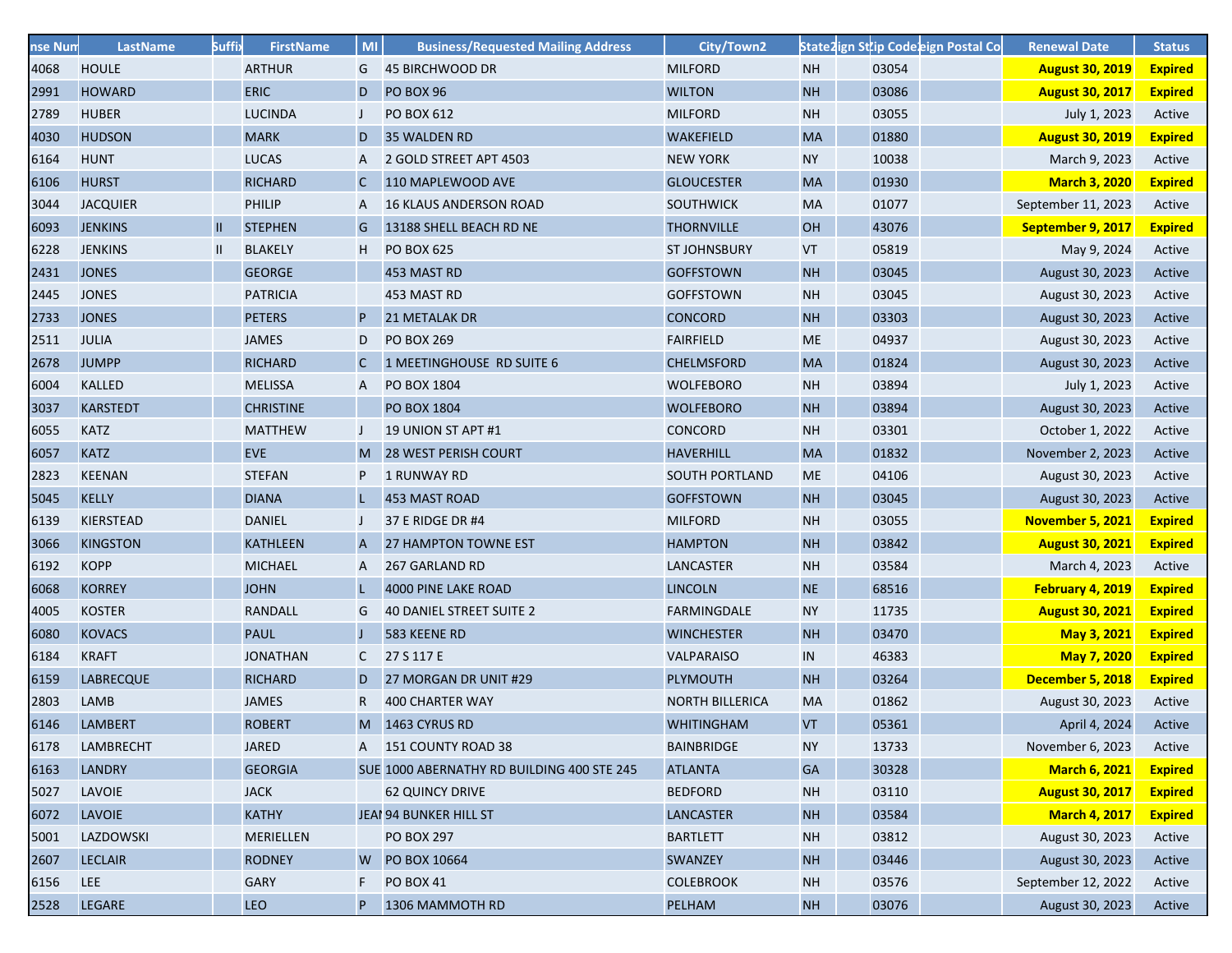| nse Num | LastName          | <b>Suffi</b> | <b>FirstName</b>   | MI           | <b>Business/Requested Mailing Address</b> | City/Town2            |           | State2ign Sttip Codeeign Postal Co | <b>Renewal Date</b>    | <b>Status</b>  |
|---------|-------------------|--------------|--------------------|--------------|-------------------------------------------|-----------------------|-----------|------------------------------------|------------------------|----------------|
| 4028    | <b>LEIZURE</b>    |              | <b>STEPHANIE</b>   |              | M 17 ATWOOD RD                            | <b>HILLSBOROUGH</b>   | <b>NH</b> | 03244                              | August 30, 2023        | Active         |
| 2736    | <b>LEVIN</b>      |              | <b>HARVEY</b>      |              | PO BOX 2114                               | <b>NEW CASTLE</b>     | <b>NH</b> | 03854                              | August 30, 2023        | Active         |
| 6111    | LEWIS             | Ш            | <b>ARTHUR</b>      | H            | <b>22 MATTHESON ROAD</b>                  | <b>ANTRIM</b>         | <b>NH</b> | 03440                              | June 2, 2016           | <b>Expired</b> |
| 2449    | <b>LIFF</b>       |              | <b>WALTER</b>      | H.           | PO BOX 96                                 | <b>NEW CASTLE</b>     | <b>NH</b> | 03854                              | <b>August 30, 2019</b> | <b>Expired</b> |
| 6164    | <b>LINTNER</b>    |              | <b>JAMES</b>       |              | <b>25 AUBURN ST</b>                       | <b>FRANKLIN</b>       | <b>NH</b> | 03235                              | March 6, 2023          | Active         |
| 2544    | <b>LITTLE</b>     |              | <b>MICHAEL</b>     | G            | 251 SO MAIN ST                            | <b>CONCORD</b>        | <b>NH</b> | 03301                              | August 30, 2023        | Active         |
| 2780    | <b>LITTLE</b>     |              | <b>DAVID</b>       | M.           | 154 BEE HOLE ROAD                         | <b>LOUDON</b>         | <b>NH</b> | 03307                              | <b>August 30, 2019</b> | <b>Expired</b> |
| 6149    | <b>LITTLE</b>     |              | <b>JASON</b>       | Τ            | 750 STATE HWY 121 BYPASS STE 100          | <b>LEWISVILLE</b>     | <b>TX</b> | 75013                              | May 2, 2020            | <b>Expired</b> |
| 4065    | <b>LOPEZ</b>      |              | <b>ROBERT</b>      | W.           | <b>143 SYCAMORE STREET</b>                | <b>BELMONT</b>        | <b>MA</b> | 02478                              | August 30, 2023        | Active         |
| 2673    | <b>LOVE</b>       |              | <b>GERALD</b>      | A            | <b>PO BOX 16</b>                          | <b>HOLDERNESS</b>     | <b>NH</b> | 03245                              | August 30, 2023        | Active         |
| 6027    | LOWDERMAN         |              | <b>MONTE</b>       | W            | <b>PO BOX 488</b>                         | <b>MACOMB</b>         | IL.       | 61455                              | February 20, 2022      | Active         |
| 3030    | <b>LOWENBERG</b>  |              | <b>LARA</b>        | G            | <b>50 JAFFREY ROAD</b>                    | <b>PETERBOROUGH</b>   | <b>NH</b> | 03458                              | August 30, 2023        | Active         |
| 6154    | <b>LUCIER</b>     |              | <b>JILL</b>        | L.           | 1 PRESTON ST                              | <b>HILLSBOROUGH</b>   | <b>NH</b> | 03244                              | June 6, 2022           | Active         |
| 2413    | <b>LUSSIER</b>    |              | <b>REGINALD</b>    | P            | <b>PO BOX 191</b>                         | <b>LYNDONVILLE</b>    | <b>VT</b> | 05851                              | August 30, 2023        | Active         |
| 6100    | <b>LYON</b>       |              | <b>JACK</b>        | Н.           | <b>PO BOX 610</b>                         | <b>BRIDGEPORT</b>     | <b>NY</b> | 13030                              | January 6, 2024        | Active         |
| 6175    | <b>MACKEY</b>     |              | <b>ROBERT</b>      | $\mathsf{C}$ | <b>20 SOUTH MAIN STREET</b>               | <b>DERRY</b>          | <b>NH</b> | 03038                              | September 11, 2023     | Active         |
| 4001    | <b>MAGLIO</b>     |              | <b>PAUL</b>        |              | 40 S MAIN ST                              | <b>MIDDLETON</b>      | <b>MA</b> | 01949                              | August 30, 2023        | Active         |
| 6148    | <b>MAHONEY</b>    | JR.          | <b>LAWRENCE</b>    | J.           | MANNING CO INC 179 OLD KINGS HWY          | YARMOUTHPORT          | <b>MA</b> | 02675                              | May 2, 2018            | <b>Expired</b> |
| 6128    | <b>MAIN</b>       |              | <b>KENNETH</b>     |              | 121 MAIN STREET                           | <b>NEW IPSWICH</b>    | <b>NH</b> | 03071                              | February 23, 2023      | Active         |
| 2897    | <b>MALTAIS</b>    |              | <b>ANDRE</b>       |              | M 12 PEARL ST                             | <b>HAMPTON</b>        | <b>NH</b> | 03842                              | August 30, 2023        | Active         |
| 6169    | <b>MANDERS</b>    |              | <b>LUCIANNE</b>    |              | CAR 1000 ABERNATHY ROAD BLDG 400 STE 245  | <b>ATLANTA</b>        | <b>GA</b> | 30328                              | May 1, 2021            | <b>Expired</b> |
| 6018    | <b>MANNING</b>    |              | <b>JUSTIN</b>      |              | 179 OLD KING'S HWY                        | YARMOUTHPORT          | <b>MA</b> | 02675                              | August 1, 2023         | Active         |
| 2932    | <b>MARTIN</b>     |              | <b>DONALD</b>      | R            | 701 LEE RD                                | <b>GRANVILLE</b>      | <b>NY</b> | 12832                              | <b>August 30, 2021</b> | <b>Expired</b> |
| 2933    | <b>MARTIN</b>     |              | <b>DOUGLAS</b>     | C            | <b>5 TENNEY FARM RD</b>                   | <b>SANDOWN</b>        | <b>NH</b> | 03873                              | August 30, 2023        | Active         |
| 6095    | <b>MARTIN</b>     | JR           | <b>PAUL</b>        | Z            | PO BOX 72                                 | <b>NEW HOLLAND</b>    | PA        | 17557                              | <b>October 7, 2017</b> | <b>Expired</b> |
| 6217    | <b>MARTIN</b>     |              | <b>GEORGE</b>      |              | <b>JEFF PO BOX 16809</b>                  | <b>HATTIESBURG</b>    | <b>MS</b> | 39404                              | May 3, 2023            | Active         |
| 6168    | <b>MAST</b>       |              | <b>JOSEPH</b>      |              | M 1197 GLEN DRIVE                         | <b>MILLERSBURG</b>    | <b>OH</b> | 44654                              | February 13, 2023      | Active         |
| 6019    | <b>MATTHEWS</b>   |              | <b>DANIEL</b>      | K.           | 19186 NOKOMIS RD                          | <b>NOKOMIS</b>        | L         | 62075                              | August 1, 2023         | Active         |
| 2979    | <b>MAY</b>        |              | <b>WILLIAM</b>     | H.           | <b>PO BOX 162</b>                         | <b>CENTER OSSIPEE</b> | <b>NH</b> | 03814                              | August 30, 2023        | Active         |
| 2609    | <b>MAYBERRY</b>   |              | <b>ALICE</b>       |              | LEE 20 JUNIPER DR                         | <b>AMHERST</b>        | <b>NH</b> | 03031                              | <b>August 30, 2017</b> | <b>Expired</b> |
| 6161    | <b>McCABE</b>     |              | <b>CHRISTOPHER</b> | J            | 152 WHEELERS FARMS ROAD                   | <b>MILFORD</b>        | <b>CT</b> | 06461                              | <b>January 9, 2019</b> | <b>Expired</b> |
| 2928    | <b>MCGLAUFLIN</b> |              | <b>THOMAS</b>      | A            | 99 FAIRGROUND RD                          | <b>PLYMOUTH</b>       | <b>NH</b> | 03264                              | August 30, 2023        | Active         |
| 2089    | <b>MCINNIS</b>    |              | <b>PAUL</b>        | G            | 1 JUNIPER ROAD                            | <b>NORTH HAMPTON</b>  | <b>NH</b> | 03862                              | August 30, 2023        | Active         |
| 2182    | <b>MCINNIS</b>    |              | <b>JOHN</b>        | P            | 76 MAIN ST                                | <b>AMESBURY</b>       | <b>MA</b> | 01913                              | August 30, 2023        | Active         |
| 5044    | <b>MCINNIS</b>    |              | <b>CHRISTOPHER</b> | D            | 1150 SAGAMORE AVE                         | <b>PORTSMOUTH</b>     | <b>NH</b> | 03801                              | <b>August 30, 2019</b> | <b>Expired</b> |
| 6222    | <b>MCKEON</b>     |              | <b>KERRY</b>       | C.           | 55 MIDDLESEX ST SUITE 212                 | N CHELMSFORD          | <b>MA</b> | 01863                              | January 10, 2024       | Active         |
| 4075    | <b>MCLAUGHLIN</b> |              | SR DANIEL          | P.           | <b>31 NEW CHARDON ST</b>                  | <b>BOSTON</b>         | <b>MA</b> | 02114                              | <b>March 2, 2017</b>   | <b>Expired</b> |
| 6142    | <b>MCLENITHAN</b> |              | <b>CHRISTOPHER</b> | $R_{\perp}$  | 5 LEGRYS RD                               | <b>CAMBRIDGE</b>      | <b>NY</b> | 12816                              | December 7, 2023       | Active         |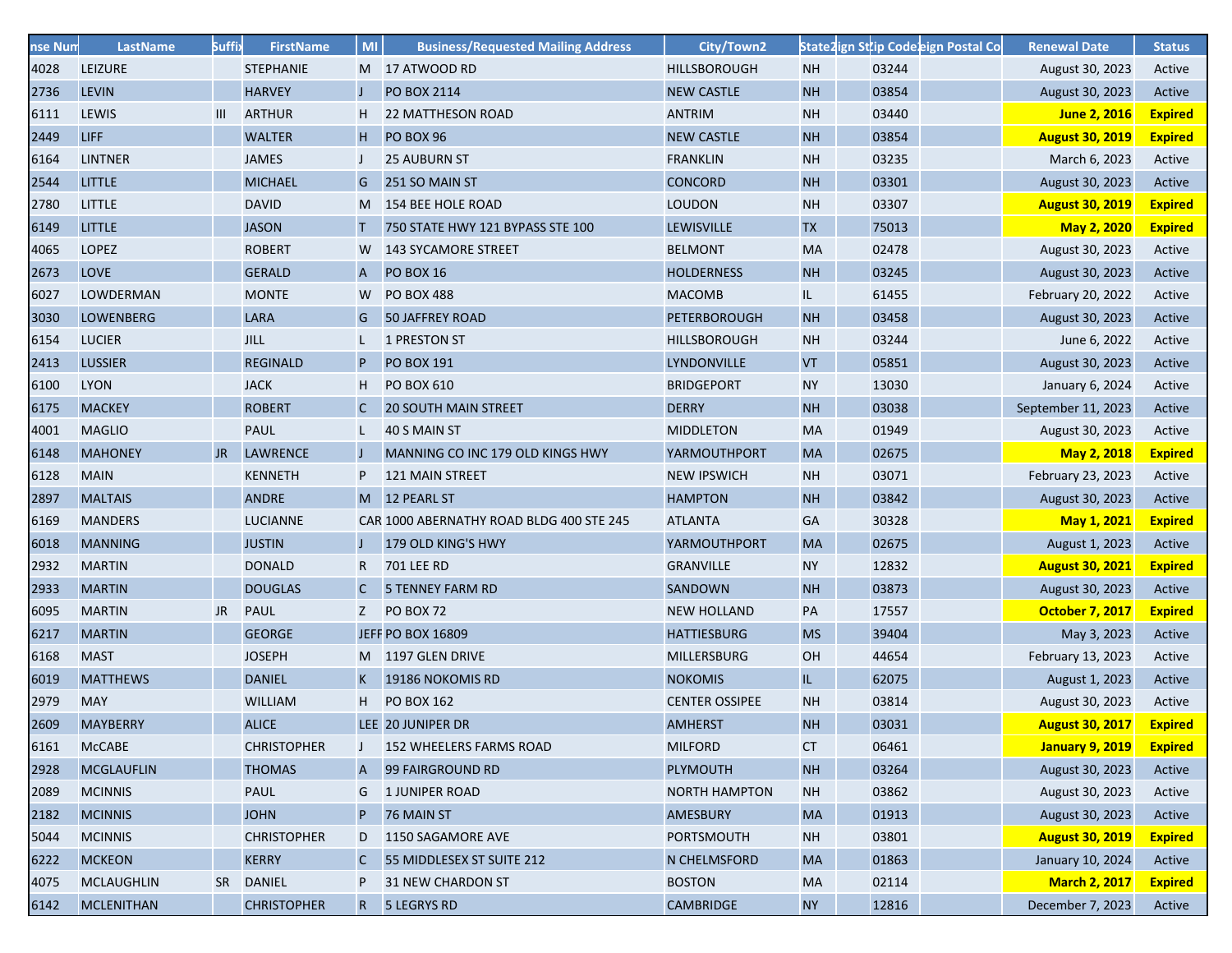| nse Num | LastName           | <b>Suffi</b> | <b>FirstName</b> | MI           | <b>Business/Requested Mailing Address</b> | City/Town2          |           | State2ign Sttip Codeeign Postal Co | <b>Renewal Date</b>    | <b>Status</b>  |
|---------|--------------------|--------------|------------------|--------------|-------------------------------------------|---------------------|-----------|------------------------------------|------------------------|----------------|
| 4076    | <b>McQUADE</b>     |              | <b>CRAIG</b>     | S.           | 497 HOOKSETT ROAD #393                    | <b>MANCHESTER</b>   | <b>NH</b> | 03104                              | November 3, 2022       | Active         |
| 5030    | <b>MERKLEY</b>     |              | <b>GREGORY</b>   |              | <b>PO BOX 885</b>                         | <b>DOVER</b>        | <b>NH</b> | 03821                              | August 30, 2023        | Active         |
| 5031    | <b>MERKLEY</b>     |              | <b>MARY</b>      |              | <b>PO BOX 885</b>                         | <b>DOVER</b>        | <b>NH</b> | 03821                              | August 30, 2023        | Active         |
| 2464    | <b>MESSIER</b>     |              | <b>BRUCE</b>     |              | 127 DIAMOND HILL ROAD                     | <b>CANDIA</b>       | <b>NH</b> | 03034                              | August 30, 2023        | Active         |
| 2129    | <b>MICHAEL</b>     |              | <b>GARY</b>      | M            | PO BOX 34                                 | <b>MILTON</b>       | <b>NH</b> | 03851                              | August 30, 2023        | Active         |
| 2828    | <b>MIGLIORE</b>    |              | <b>VINCENT</b>   | P            | 198 WHITTEMORE POINT RD SOUTH             | <b>BRIDGEWATER</b>  | <b>NH</b> | 03222                              | <b>August 30, 2019</b> | <b>Expired</b> |
| 2322    | <b>MILLETTE</b>    |              | <b>DEBORAH</b>   |              | 90 MAIN ST                                | <b>NORTHWOOD</b>    | <b>NH</b> | 03261                              | <b>August 30, 2017</b> | <b>Expired</b> |
| 6129    | <b>MILLNER</b>     |              | <b>STUART</b>    | B            | 102 E SPRINGFIELD AVE STE 302             | <b>UNION</b>        | <b>MO</b> | 63084                              | June 11, 2016          | <b>Expired</b> |
| 6077    | <b>MIRANTI</b>     |              | <b>STEPHAN</b>   |              | 300 COMMERCE DR                           | <b>TINTON FALLS</b> | <b>NJ</b> | 07753                              | April 1, 2023          | Active         |
| 2996    | <b>MITCHELL</b>    |              | <b>STEVEN</b>    | N            | <b>PO BOX 210</b>                         | <b>EAST DERRY</b>   | <b>NH</b> | 03041                              | August 30, 2023        | Active         |
| 6205    | <b>MOAK</b>        |              | <b>CHARLES</b>   | K            | 60 PLUMMER ST UNIT 1R                     | <b>MANCHESTER</b>   | <b>NH</b> | 03103                              | March 2, 2024          | Active         |
| 4059    | <b>MOHRMANN</b>    |              | <b>RICHARD</b>   | A            | <b>55 MEETINGHOUSE RD</b>                 | <b>MERRIMACK</b>    | <b>NH</b> | 03054                              | August 30, 2023        | Active         |
| 2922    | <b>MOISAN</b>      |              | <b>DEVIN</b>     | E.           | PO Box 1456                               | <b>DOVER</b>        | <b>NH</b> | 03821                              | August 30, 2023        | Active         |
| 5003    | <b>MONROE</b>      |              | <b>SANDRA</b>    | F.           | 178 WEBBACOWITT AVE                       | <b>LYNN</b>         | <b>MA</b> | 01905                              | September 13, 2023     | Active         |
| 2483    | <b>MOORE</b>       |              | <b>HAROLD</b>    | E.           | <b>PO BOX 16</b>                          | <b>YORK</b>         | <b>ME</b> | 03909                              | August 30, 2023        | Active         |
| 3072    | <b>MOORE</b>       |              | <b>JOSEPH</b>    | $\mathsf{R}$ | <b>45 PEARSON ST</b>                      | <b>PORTSMOUTH</b>   | <b>NH</b> | 03801                              | August 30, 2023        | Active         |
| 4013    | <b>MOORE</b>       |              | <b>RONALD</b>    | G            | 1304 LANGHAM CREEK DR SUITE 454           | <b>HOUSTON</b>      | <b>TX</b> | 77084                              | August 30, 2023        | Active         |
| 6069    | <b>MORAVEC</b>     |              | <b>TREVOR</b>    |              | 4000 PINE LAKE ROAD                       | <b>LINCOLN</b>      | <b>NE</b> | 68516                              | February 4, 2019       | <b>Expired</b> |
| 2885    | <b>MORRISSETTE</b> |              | <b>PAUL</b>      | D            | 7412 OAK HILL ROAD                        | <b>LOUDON</b>       | <b>NH</b> | 03307                              | August 30, 2023        | Active         |
| 6112    | <b>MORRISSETTE</b> |              | <b>MATTHEW</b>   | $\mathsf{C}$ | 126 HALL STREET UNIT #G                   | <b>CONCORD</b>      | <b>NH</b> | 03301                              | June 2, 2016           | <b>Expired</b> |
| 4060    | <b>MORSHEAD</b>    | JR.          | <b>CHARLES</b>   | R.           | 31 RANDOM RD                              | <b>BEDFORD</b>      | <b>NH</b> | 03110                              | August 30, 2023        | Active         |
| 5014    | <b>MULKERRON</b>   |              | <b>PAUL</b>      | T.           | <b>16 RICHMOND RD</b>                     | <b>NATICK</b>       | <b>MA</b> | 01760                              | <b>August 30, 2017</b> | <b>Expired</b> |
| 6009    | <b>MULLANE</b>     |              | <b>JULIANNE</b>  |              | 50 HOMESTEAD LANE                         | <b>TEWKSBURY</b>    | <b>MA</b> | 01876                              | June 6, 2023           | Active         |
| 3006    | <b>MULLINS</b>     |              | <b>THOMAS</b>    | S.           | <b>PO BOX 1493</b>                        | <b>CONCORD</b>      | <b>NH</b> | 03302                              | August 30, 2023        | Active         |
| 3048    | <b>NADEAU</b>      |              | <b>GREGORY</b>   | P            | <b>8 TOWNHOUSE RD</b>                     | <b>MANCHESTER</b>   | <b>NH</b> | 03103                              | August 30, 2023        | Active         |
| 3087    | <b>NATHAN</b>      |              | <b>ERIC</b>      | S.           | PO BOX 36                                 | <b>MANCHESTER</b>   | <b>VT</b> | 05254                              | August 30, 2023        | Active         |
| 4011    | <b>NEILSON</b>     |              | <b>PAUL</b>      | S.           | <b>PO BOX 382</b>                         | <b>NEW CASTLE</b>   | <b>NH</b> | 03854                              | August 30, 2023        | Active         |
| 6166    | <b>NICHOLS</b>     |              | <b>GABRIELLA</b> |              | M 126 HALL STREET UNIT #G                 | <b>CONCORD</b>      | <b>NH</b> | 03301                              | March 9, 2023          | Active         |
| 6070    | <b>NICHOLSON</b>   |              | <b>DAVID</b>     |              | DEA 4000 PINE LAKE ROAD                   | <b>LINCOLN</b>      | <b>NE</b> | 68516                              | February 4, 2017       | <b>Expired</b> |
| 6150    | <b>NOONAN</b>      |              | <b>THOMAS</b>    | J.           | 5 DAN RD                                  | <b>CANTON</b>       | <b>MA</b> | 02021                              | May 2, 2018            | <b>Expired</b> |
| 6185    | <b>NORDBERG</b>    |              | <b>ROBERT</b>    |              | 256 CHESTNUT ST                           | <b>RANDOLPH</b>     | MA        | 02368                              | May 7, 2024            | Active         |
| 6000    | O'CLAIR            |              | <b>BRIAN</b>     | $\mathsf{R}$ | <b>20 MT HENRY RD</b>                     | <b>SHIRLEY</b>      | <b>MA</b> | 01464                              | February 14, 2023      | Active         |
| 4009    | O'DONNELL          |              | <b>JAMES</b>     | E.           | <b>PO BOX 682</b>                         | <b>JACKSON</b>      | <b>NH</b> | 03846                              | August 30, 2023        | Active         |
| 6073    | <b>OKEEFE</b>      |              | <b>JOHN</b>      | B            | <b>88 MILTON RD</b>                       | <b>ROCHESTER</b>    | <b>NH</b> | 03868                              | March 4, 2023          | Active         |
| 6052    | <b>ONORATO</b>     |              | <b>BRANDT</b>    |              | W 110 ARCH ST #36                         | <b>KEENE</b>        | <b>NH</b> | 03431                              | June 4, 2024           | Active         |
| 6041    | <b>PAGANO</b>      |              | <b>ROBERT</b>    | Ε.           | <b>PO BOX 583</b>                         | <b>HENNIKER</b>     | <b>NH</b> | 03242                              | April 2, 2024          | Active         |
| 2779    | <b>PAINE</b>       |              | <b>STANLEY</b>   |              | 300 WASHINGTON ST STE 913                 | <b>NEWTON</b>       | <b>MA</b> | 02458                              | August 30, 2023        | Active         |
| 5047    | <b>PAINE</b>       |              | <b>SEAN</b>      |              | 373 BOYLSTON STREET                       | <b>NEWTON</b>       | <b>MA</b> | 02459                              | <b>August 30, 2019</b> | <b>Expired</b> |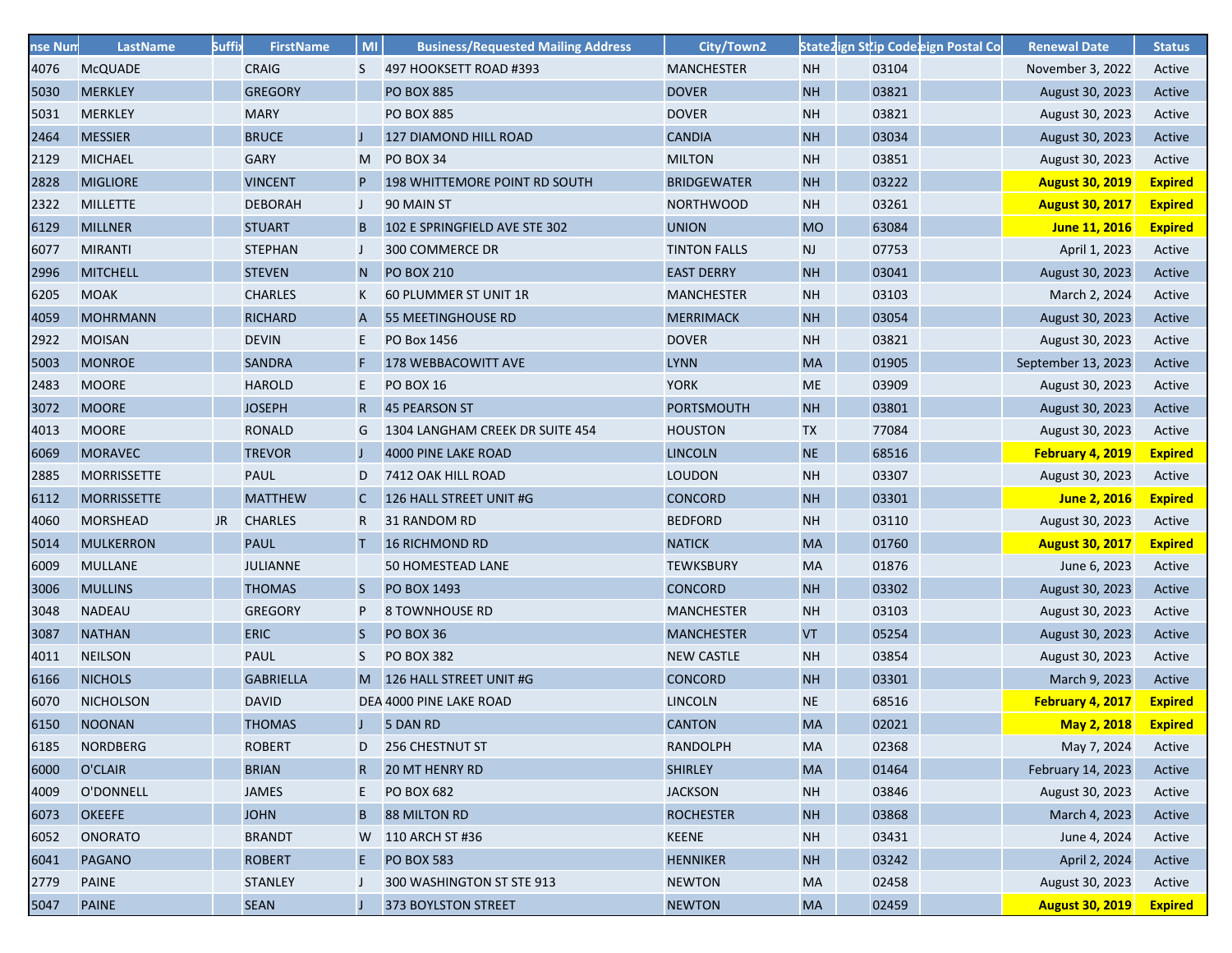| nse Num | LastName           | <b>Suffi</b> | <b>FirstName</b> | MI           | <b>Business/Requested Mailing Address</b> | City/Town2            |                |       | State2ign Sttip Codeeign Postal Co | <b>Renewal Date</b>    | <b>Status</b>  |
|---------|--------------------|--------------|------------------|--------------|-------------------------------------------|-----------------------|----------------|-------|------------------------------------|------------------------|----------------|
| 6211    | PANARESE           |              | <b>GRANT</b>     | J            | 1720 FAIRFIELD AVE                        | <b>BRIDGEPORT</b>     | <b>CT</b>      | 06605 |                                    | September 13, 2022     | Active         |
| 2923    | <b>PAPPAS</b>      |              | <b>MIKE</b>      |              | <b>PO BOX 575</b>                         | <b>WEST SWANZEY</b>   | <b>NH</b>      | 03469 |                                    | August 30, 2023        | Active         |
| 4006    | <b>PAPPAS</b>      |              | <b>JOHN</b>      | S            | PO BOX 96                                 | <b>WEST SWANZEY</b>   | <b>NH</b>      | 03469 |                                    | August 30, 2023        | Active         |
| 2956    | <b>PAULIN</b>      |              | <b>STEPHEN</b>   | D            | 4 SNOWY OWL LN                            | <b>WORCESTER</b>      | MA             | 01605 |                                    | <b>January 9, 2019</b> | <b>Expired</b> |
| 4058    | <b>PAYELIAN</b>    |              | <b>MICHELLE</b>  |              | <b>PO BOX 366</b>                         | <b>JAFFREY</b>        | <b>NH</b>      | 03452 |                                    | August 30, 2023        | Active         |
| 2214    | <b>PECK</b>        | JR.          | <b>CHARLES</b>   | H.           | PO BOX 84                                 | <b>NORTH HAMPTON</b>  | <b>NH</b>      | 03862 |                                    | <b>August 30, 2021</b> | <b>Expired</b> |
| 2177    | PELLETIER          |              | RONALD           |              | <b>32 PROCTOR HILL RD</b>                 | <b>BROOKLINE</b>      | <b>NH</b>      | 03033 |                                    | August 30, 2023        | Active         |
| 4020    | PELLETIER          |              | <b>KATHRYN</b>   |              | <b>32 PROCTOR HILL RD</b>                 | <b>BROOKLINE</b>      | <b>NH</b>      | 03033 |                                    | August 30, 2023        | Active         |
| 5038    | PELLETIER          |              | <b>DARYL</b>     |              | <b>34 PROCTOR HILL RD</b>                 | <b>BROOKLINE</b>      | <b>NH</b>      | 03033 |                                    | August 30, 2023        | Active         |
| 6181    | <b>PELLETIER</b>   |              | <b>THOMAS</b>    | P.           | <b>11 SKYLINE DR</b>                      | <b>ROCHESTER</b>      | <b>NH</b>      | 03867 |                                    | January 8, 2024        | Active         |
| 6122    | <b>PEREZ</b>       |              | <b>EDWARD</b>    |              | <b>PO BOX 102</b>                         | <b>HAMPTON FALLS</b>  | <b>NH</b>      | 03844 |                                    | September 8, 2022      | Active         |
| 6062    | <b>PERRY</b>       |              | <b>KEVIN</b>     |              | 4000 PINE LAKE ROAD                       | <b>LINCOLN</b>        | <b>NE</b>      | 68516 |                                    | January 7, 2023        | Active         |
| 6119    | <b>PETERSEN</b>    |              | <b>GABRIEL</b>   | K            | 922 N 26TH AVE                            | <b>BLAIR</b>          | <b>NE</b>      | 68008 |                                    | <b>August 4, 2018</b>  | <b>Expired</b> |
| 2298    | <b>PEVERLY</b>     |              | <b>GREGORY</b>   |              | <b>8 TIMBERLINE DR</b>                    | <b>TILTON</b>         | <b>NH</b>      | 03276 |                                    | August 30, 2023        | Active         |
| 6053    | <b>PEVERLY</b>     |              | <b>DEBORAH</b>   | G            | <b>68 BAY STREET</b>                      | <b>NORTHFIELD</b>     | <b>NH</b>      | 03276 |                                    | <b>July 9, 2018</b>    | <b>Expired</b> |
| 6022    | <b>PFISTER</b>     |              | <b>TIMOTHY</b>   | A            | 449 MOORESFIELD ST                        | <b>ELGIN</b>          | IL.            | 60124 |                                    | September 12, 2023     | Active         |
| 6225    | <b>PIETRO</b>      |              | <b>DENNIS</b>    |              | <b>40 JENKINS RD</b>                      | <b>NEW DURHAM</b>     | <b>NH</b>      | 03461 |                                    | May 9, 2024            | Active         |
| 2966    | <b>PIOTRKOWSKI</b> |              | <b>SAMUEL</b>    | $\mathsf{R}$ | <b>275 ROUTE 32</b>                       | <b>NORTH FRANKLIN</b> | CT.            | 06254 |                                    | <b>August 30, 2017</b> | <b>Expired</b> |
| 6183    | <b>PIRRO</b>       |              | <b>NICHOLE</b>   | A            | <b>12 ROBBS TERRACE</b>                   | <b>LUNENBURG</b>      | <b>MA</b>      | 01462 |                                    | April 2, 2024          | Active         |
| 2484    | <b>PONTE</b>       |              | <b>DEAN</b>      | M            | 141 POWER ROAD STE 205                    | <b>PAWTUCKET</b>      | R <sub>l</sub> | 02860 |                                    | August 30, 2023        | Active         |
| 6141    | <b>PONTE</b>       | Ш            | <b>MANUEL</b>    | C            | 141 POWER ROAD                            | <b>PAWTUCKET</b>      | RI             | 02860 |                                    | November 2, 2023       | Active         |
| 6193    | <b>POPEK</b>       |              | <b>EVA</b>       | M            | 245 GALWAY BEND                           | <b>TYRONE</b>         | <b>GA</b>      | 30290 |                                    | <b>March 4, 2021</b>   | <b>Expired</b> |
| 2213    | <b>PORTER</b>      | JR           | <b>LAWRENCE</b>  |              | W PO BOX 147                              | MOULTONBOROUGH        | <b>NH</b>      | 03254 |                                    | August 30, 2023        | Active         |
| 2299    | <b>POWERS</b>      |              | <b>JAMES</b>     | W            | <b>PO BOX 10084</b>                       | <b>BEDFORD</b>        | <b>NH</b>      | 03110 |                                    | August 30, 2023        | Active         |
| 6074    | <b>PRESCOTT</b>    |              | <b>DENNIS</b>    | E.           | 22 PRESCOTT RD                            | <b>CAMPTON</b>        | <b>NH</b>      | 03223 |                                    | <b>March 4, 2019</b>   | <b>Expired</b> |
| 2486    | <b>PRIETO</b>      |              | <b>THOMAS</b>    | D            | <b>PO BOX 1267</b>                        | <b>NASHUA</b>         | <b>NH</b>      | 03061 |                                    | August 30, 2023        | Active         |
| 2385    | <b>PROULX</b>      |              | <b>ROBERT</b>    | G            | 477 MT CARDIGAN RD                        | <b>ORANGE</b>         | <b>NH</b>      | 03741 |                                    | <b>August 30, 2019</b> | <b>Expired</b> |
| 3001    | <b>PURCELL</b>     |              | <b>MICHAEL</b>   | $\mathsf{C}$ | <b>89 DENNISON AVE</b>                    | <b>SWAMPSCOTT</b>     | MA             | 01907 |                                    | September 12, 2021     | <b>Expired</b> |
| 5034    | <b>PUTNAM</b>      |              | <b>ROSCOE</b>    |              | <b>47 CENTER ROAD</b>                     | <b>UNITY</b>          | <b>NH</b>      | 03603 |                                    | <b>August 30, 2019</b> | Revoked        |
| 6216    | QUINN              |              | <b>ELIZABETH</b> | $\mathsf{A}$ | 148 ROUTE 6A                              | <b>SANDWICH</b>       | <b>MA</b>      | 02563 |                                    | May 3, 2023            | Active         |
| 2258    | <b>QUINTEY</b>     |              | <b>RITA</b>      |              | M PO BOX 236                              | <b>CLAREMONT</b>      | <b>NH</b>      | 03743 |                                    | August 30, 2023        | Active         |
| 6089    | <b>QUITER</b>      | III          | <b>JAMES</b>     | F            | <b>PO BOX 568</b>                         | <b>JAFFREY</b>        | <b>NH</b>      | 03452 |                                    | <b>July 1, 2019</b>    | <b>Expired</b> |
| 3070    | <b>RALLIS</b>      |              | <b>GEORGE</b>    | S.           | 29 BUTTONWOOD RD                          | AMESBURY              | MA             | 01913 |                                    | August 30, 2023        | Active         |
| 2466    | <b>RAMA</b>        |              | <b>DAVID</b>     |              | M 4236 COUNTY HWY 18                      | <b>DELHI</b>          | <b>NY</b>      | 13753 |                                    | June 4, 2018           | <b>Expired</b> |
| 6167    | <b>RAUCHER</b>     |              | <b>DONALD</b>    |              | 143 WOODS ROAD                            | <b>FLORENCE</b>       | MA             | 01062 |                                    | March 9, 2023          | Active         |
| 2097    | <b>RAUDONIS</b>    |              | <b>VALERIE</b>   | C.           | <b>7 AUBURN STREET</b>                    | <b>NASHUA</b>         | <b>NH</b>      | 03064 |                                    | <b>August 30, 2019</b> | <b>Expired</b> |
| 6130    | <b>RAUHALA</b>     |              | <b>LINDA</b>     | S.           | 50 OLD AMHERST RD                         | <b>MONT VERNON</b>    | <b>NH</b>      | 03057 |                                    | <b>March 2, 2021</b>   | <b>Expired</b> |
| 6137    | <b>RAY</b>         |              | <b>CHRISTIE</b>  |              | KIN(PO BOX 811                            | <b>GADSDEN</b>        | AL             | 35902 |                                    | September 14, 2017     | <b>Expired</b> |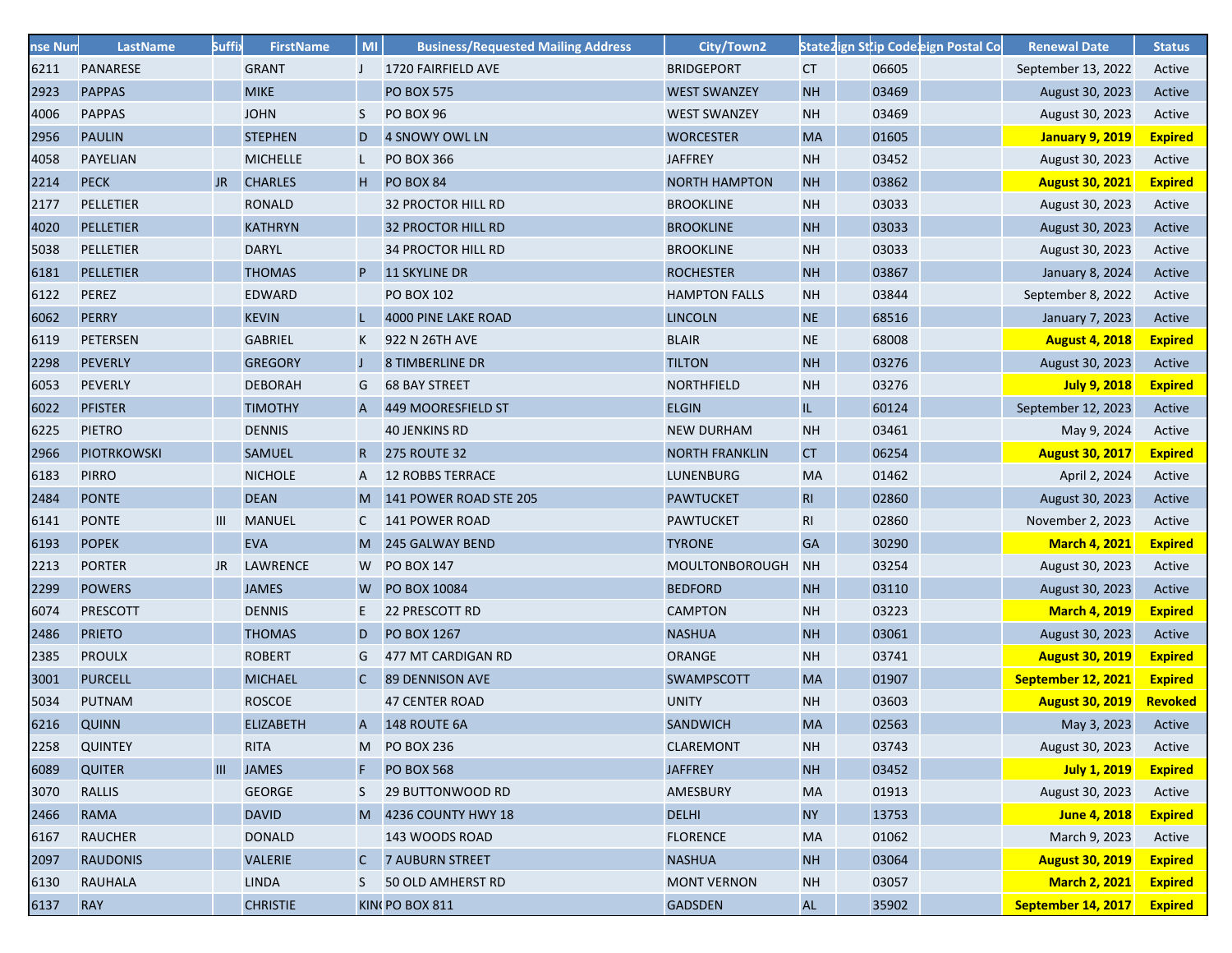| nse Num | <b>LastName</b>  | <b>Suffi</b> | <b>FirstName</b>   | MI           | <b>Business/Requested Mailing Address</b> | City/Town2           |                |       | State2ign Sttip Code eign Postal Co | <b>Renewal Date</b>    | <b>Status</b>  |
|---------|------------------|--------------|--------------------|--------------|-------------------------------------------|----------------------|----------------|-------|-------------------------------------|------------------------|----------------|
| 6085    | <b>REED</b>      |              | <b>SCOTT</b>       |              | M PO BOX 400                              | <b>EPPING</b>        | <b>NH</b>      | 03042 |                                     | June 3, 2023           | Active         |
| 2595    | <b>REID</b>      |              | <b>CHARLES</b>     |              | 97 MCCRILLIS RD                           | <b>NOTTINGHAM</b>    | <b>NH</b>      | 03290 |                                     | August 30, 2023        | Active         |
| 4041    | <b>REOPEL</b>    |              | <b>MICHAEL</b>     |              | <b>RICH 17 MARSTON DRIVE</b>              | <b>BEDFORD</b>       | <b>NH</b>      | 03110 |                                     | August 30, 2023        | Active         |
| 2999    | <b>RESNICK</b>   |              | <b>ROBERT</b>      |              | 732 PLAINFIELD STREET                     | <b>PROVIDENCE</b>    | R <sub>1</sub> | 02909 |                                     | <b>August 30, 2017</b> | <b>Expired</b> |
| 6206    | <b>REULING</b>   |              | <b>ROXANNE</b>     |              | M 13 INDUSTRIAL PARK DR                   | WESTMORELAND         | <b>NH</b>      | 03467 |                                     | March 2, 2024          | Active         |
| 2167    | <b>REYNOLDS</b>  |              | SR CHARLES         | S.           | 40 SPRING STREET                          | <b>BRISTOL</b>       | <b>NH</b>      | 03222 |                                     | August 30, 2023        | Active         |
| 6075    | <b>REYNOLDS</b>  |              | <b>JOSHUA</b>      | C            | 1081 NH RTE 132N                          | <b>NEW HAMPTON</b>   | <b>NH</b>      | 03256 |                                     | March 4, 2023          | Active         |
| 6201    | <b>REYNOLDS</b>  |              | <b>BENJAMIN</b>    |              | <b>PO BOX 349</b>                         | <b>FREEMONT</b>      | <b>NE</b>      | 68026 |                                     | January 6, 2022        | Active         |
| 6197    | <b>RICHARD</b>   |              | <b>GAIL</b>        | D            | 34 BRACKETT RD                            | <b>RYE</b>           | <b>NH</b>      | 03870 |                                     | September 9, 2023      | Active         |
| 6030    | <b>RICHARDS</b>  |              | <b>BRET</b>        |              | PAU 3220 EL CAMINO REAL                   | <b>IRVINE</b>        | CA             | 92602 |                                     | October 3, 2023        | Active         |
| 6202    | <b>RICHARDS</b>  |              | <b>EWAN</b>        |              | W 9 OAK HILL DRIVE                        | <b>AMHERST</b>       | <b>NH</b>      | 03031 |                                     | January 6, 2024        | Active         |
| 6221    | <b>RIGGINS</b>   |              | <b>MICHAEL</b>     |              | <b>29 HERON DRIVE</b>                     | <b>SOMERS</b>        | <b>CT</b>      | 06071 |                                     | November 1, 2023       | Active         |
| 2802    | <b>ROBERTS</b>   |              | <b>ALBERT</b>      | J            | <b>21 CARLA COURT</b>                     | <b>CAMPTON</b>       | <b>NH</b>      | 03223 |                                     | August 30, 2023        | Active         |
| 2985    | <b>ROBERTS</b>   |              | <b>PAUL</b>        |              | M 149 MASCOMA STREET                      | <b>LEBANON</b>       | <b>NH</b>      | 03766 |                                     | August 30, 2023        | Active         |
| 6007    | <b>ROGERS</b>    |              | LEON               | A            | <b>PO BOX 219</b>                         | <b>PLAINFIELD</b>    | <b>NH</b>      | 03781 |                                     | May 2, 2023            | Active         |
| 6086    | <b>ROMANO</b>    |              | <b>PAUL</b>        | N            | 296 GRENIER RD                            | SANBORNVILLE         | <b>NH</b>      | 03872 |                                     | June 3, 2023           | Active         |
| 2383    | <b>RONNE</b>     |              | <b>FRANCIS</b>     | A            | <b>639 GRANITE ST</b>                     | <b>BRAINTREE</b>     | <b>MA</b>      | 02184 |                                     | <b>August 30, 2017</b> | <b>Expired</b> |
| 6127    | <b>ROSA</b>      |              | <b>CHRISTOPHER</b> | P            | 2101 W PEORIA AVE UNIT 100                | <b>PHOENIX</b>       | <b>AZ</b>      | 85029 |                                     | February 23, 2023      | Active         |
| 6087    | <b>ROSENTHAL</b> |              | <b>LISA</b>        | A            | <b>80 STATE STREET</b>                    | <b>NEWBURYPORT</b>   | <b>MA</b>      | 01950 |                                     | June 3, 2017           | <b>Expired</b> |
| 4097    | <b>ROY</b>       |              | <b>MICHAEL</b>     | G            | 1729 N BENNINGTON RD                      | <b>N BENNINGTON</b>  | <b>VT</b>      | 05257 |                                     | September 12, 2019     | <b>Expired</b> |
| 6203    | <b>RUNGE</b>     |              | <b>TYLER</b>       |              | M PO BOX 349                              | <b>FREEMONT</b>      | <b>NE</b>      | 68026 |                                     | January 6, 2022        | Active         |
| 2804    | <b>RUSSO</b>     |              | <b>GEORGE</b>      | т.           | 25 MILL RD                                | <b>NORTH ANDOVER</b> | <b>MA</b>      | 01845 |                                     | August 30, 2023        | Active         |
| 6218    | <b>RYALS</b>     |              | <b>STEVE</b>       | K            | PO BOX 16809                              | <b>HATTIESBURG</b>   | <b>MS</b>      | 39404 |                                     | May 3, 2023            | Active         |
| 6059    | <b>RYAN</b>      |              | <b>DENISE</b>      | A            | <b>289 SOUTH MAMMOTH RD</b>               | <b>MANCHESTER</b>    | <b>NH</b>      | 03109 |                                     | December 3, 2022       | Active         |
| 2739    | <b>RYAN</b>      |              | E.                 |              | DOL 106 ST PIERRES WAY                    | APOLLO BEACH         | FL.            | 33572 |                                     | April 3, 2023          | Active         |
| 6158    | <b>SACCO</b>     |              | <b>GEORGE</b>      | A            | 56 DAVIDSON DR                            | <b>FARMINGTON</b>    | <b>NH</b>      | 03835 |                                     | <b>October 3, 2020</b> | <b>Expired</b> |
| 6104    | <b>SAGER</b>     |              | <b>RICHARD</b>     | D            | <b>PO BOX 385</b>                         | <b>OSSIPEE</b>       | <b>NH</b>      | 03864 |                                     | March 3, 2024          | Active         |
| 6224    | <b>SAGER</b>     |              | <b>WESTON</b>      | R            | 457 RESERVOIR DR                          | <b>WEARE</b>         | <b>NH</b>      | 03281 |                                     | May 9, 2024            | Active         |
| 5052    | SALVADORE        | JR           | <b>MICHAEL</b>     | A            | 750 BOSTON NECK RD                        | NARRAGANSETT         | RI             | 02882 |                                     | <b>August 30, 2019</b> | <b>Expired</b> |
| 2303    | <b>SANDERS</b>   |              | <b>RODNEY</b>      | A            | 598 GIBBONS HWY                           | <b>WILTON</b>        | <b>NH</b>      | 03086 |                                     | December 4, 2019       | <b>Expired</b> |
| 6008    | SAPERSTEIN       |              | <b>MICHAEL</b>     |              | E 144 CENTRE ST                           | <b>HOLBROOK</b>      | <b>MA</b>      | 02343 |                                     | May 2, 2023            | Active         |
| 6180    | SAPERSTEIN       |              | <b>SAMANTHA</b>    |              | 144 CENTRE STREET                         | <b>HULBROOK</b>      | <b>MA</b>      | 02343 |                                     | December 4, 2023       | Active         |
| 6208    | <b>SARGENT</b>   |              | <b>JASON</b>       | D            | 1000 ABERNATHY RD NE SUITE 200            | <b>ATLANTA</b>       | GA             | 30328 |                                     | July 13, 2022          | Active         |
| 2495    | <b>SATURLEY</b>  |              | <b>THOMAS</b>      |              | W PO BOX 4508                             | <b>PORTLAND</b>      | <b>ME</b>      | 04112 |                                     | August 30, 2023        | Active         |
| 4021    | SATURLEY         |              | <b>JAMES</b>       | A            | 126 HALL ST UNIT G                        | <b>CONCORD</b>       | <b>NH</b>      | 03301 |                                     | August 30, 2023        | Active         |
| 2962    | <b>SAUNDERS</b>  |              | <b>JANET</b>       | M            | <b>PO BOX 368</b>                         | <b>KINGSTON</b>      | <b>NH</b>      | 03848 |                                     | August 30, 2023        | Active         |
| 5011    | SAYRE            |              | <b>BRUCE</b>       | Ε.           | 1414 CORAL PARKWAY                        | <b>NORTHBROOK</b>    | IL.            | 60062 |                                     | <b>August 30, 2017</b> | <b>Expired</b> |
| 5010    | <b>SCALIA</b>    |              | <b>ROBERT</b>      | $\mathsf{A}$ | 1 VINE ST                                 | <b>METHUEN</b>       | MA             | 01844 |                                     | August 30, 2023        | Active         |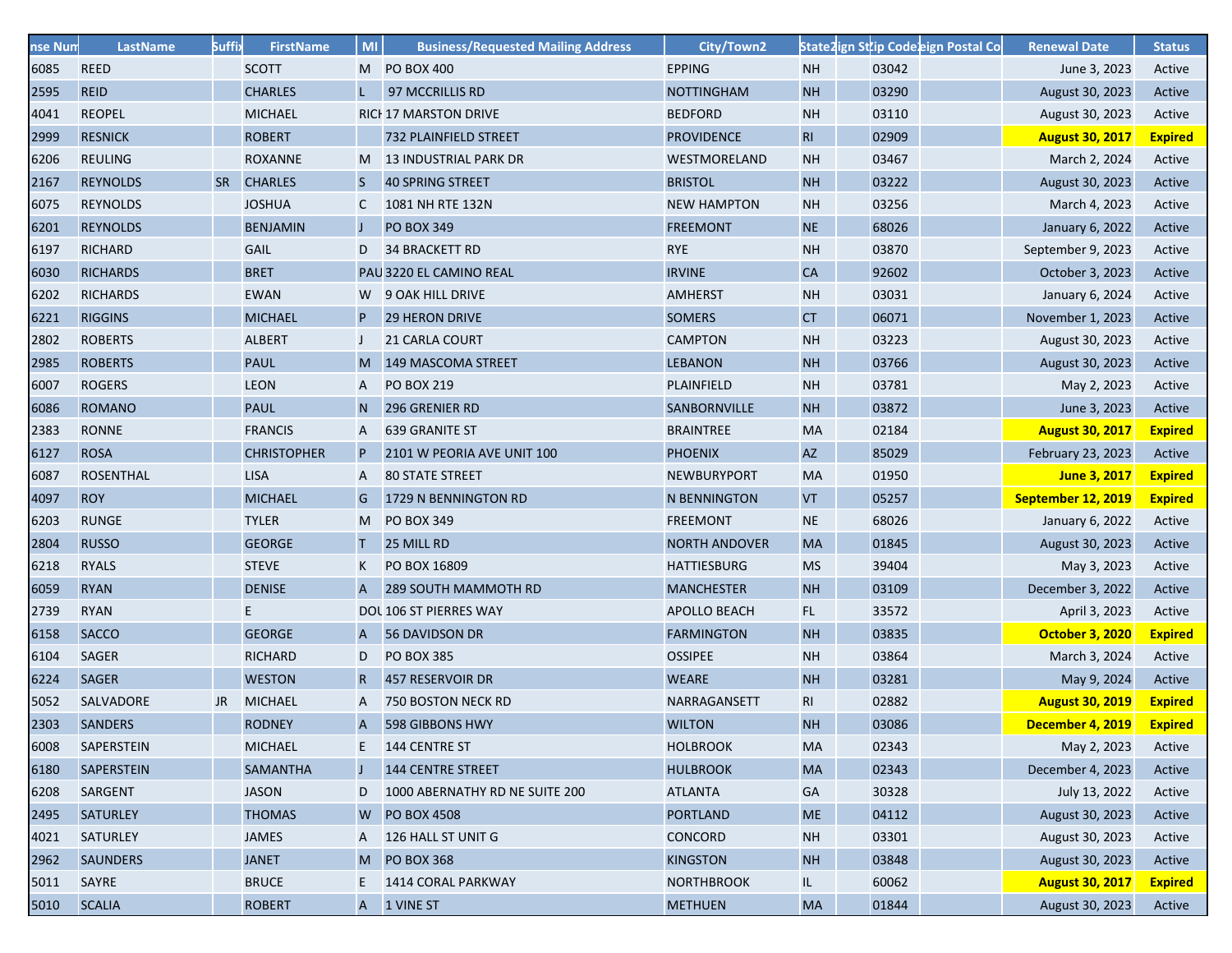| nse Num | LastName          | <b>Suffi</b> | <b>FirstName</b> | M <sub>l</sub> | <b>Business/Requested Mailing Address</b> | City/Town2           |           |                |       | State2ign Sttip Codeeign Postal Co | <b>Renewal Date</b>    | <b>Status</b>  |
|---------|-------------------|--------------|------------------|----------------|-------------------------------------------|----------------------|-----------|----------------|-------|------------------------------------|------------------------|----------------|
| 5018    | <b>SCHAETZKE</b>  |              | <b>DALE</b>      |                | W PO BOX 107                              | <b>SHREWSBURY</b>    | <b>MA</b> |                | 01545 |                                    | August 30, 2023        | Active         |
| 6049    | <b>SCHERRER</b>   |              | <b>RUSS</b>      |                | 11167 BIG TREE RD                         | <b>EAST AURORA</b>   | <b>NY</b> |                | 14052 |                                    | May 7, 2024            | Active         |
| 2470    | <b>SCHMITT</b>    |              | <b>ROBERT</b>    | 0              | <b>PO BOX 805</b>                         | <b>MARICOPA</b>      | <b>AZ</b> |                | 85139 |                                    | <b>August 30, 2017</b> | <b>Expired</b> |
| 2272    | <b>SCHOFIELD</b>  |              | <b>STEPHEN</b>   | Н.             | 120 N SOUTH RD UNIT C #196                | <b>NORTH CONWAY</b>  | <b>NH</b> |                | 03860 |                                    | August 30, 2023        | Active         |
| 6051    | <b>SCHWENKE</b>   |              | <b>THOMAS</b>    | G              | 50 MAIN STREET NORTH                      | <b>WOODBURY</b>      | CT        |                | 06798 |                                    | June 4, 2020           | <b>Expired</b> |
| 6063    | <b>SCIMEMI</b>    |              | <b>MARY</b>      | M              | 536 MAIN STREET                           | <b>MELROSE</b>       | <b>MA</b> |                | 02176 |                                    | January 4, 2023        | Active         |
| 4073    | <b>SCRUTON</b>    |              | <b>MATTHEW</b>   | G              | <b>195 TEN ROD ROAD</b>                   | <b>ROCHESTER</b>     | <b>NH</b> |                | 03867 |                                    | August 30, 2023        | Active         |
| 3017    | <b>SECORD</b>     |              | <b>ROBERT</b>    | P              | <b>PO BOX 669</b>                         | <b>WEST SWANZEY</b>  | <b>NH</b> |                | 03469 |                                    | <b>August 30, 2021</b> | <b>Expired</b> |
| 3078    | <b>SEYBOLD</b>    |              | <b>GARY</b>      |                | 4000 PINE LAKE ROAD                       | <b>LINCOLN</b>       | <b>NE</b> |                | 68516 |                                    | <b>August 30, 2019</b> | <b>Expired</b> |
| 6186    | <b>SHACKELTON</b> |              | <b>MICHAEL</b>   |                | 51570 LYONS LINE                          | SPRINGFIELD          |           | <b>ONTARIO</b> |       | <b>NOL 250</b>                     | May 7, 2020            | <b>Expired</b> |
| 6209    | <b>SHAFER</b>     |              | <b>ANN</b>       | D              | 1000 ABERNATHY RD BUILDING 400 STE 200    | <b>ATLANTA</b>       | <b>GA</b> |                | 30328 |                                    | July 13, 2022          | Active         |
| 2840    | <b>SHEAR</b>      |              | <b>MARK</b>      | H.             | <b>201 PARK AVENUE</b>                    | <b>WORCESTER</b>     | <b>MA</b> |                | 01609 |                                    | <b>August 30, 2021</b> | <b>Expired</b> |
| 5061    | <b>SHECHTMAN</b>  |              | <b>JASON</b>     | A              | PO BOX 41567                              | <b>PROVIDENCE</b>    | <b>RI</b> |                | 02940 |                                    | <b>August 30, 2021</b> | <b>Expired</b> |
| 5016    | <b>SHEFFERT</b>   |              | <b>KENNETH</b>   |                | <b>PO BOX 52</b>                          | <b>HAMPTON FALLS</b> | <b>NH</b> |                | 03844 |                                    | August 30, 2023        | Active         |
| 6039    | <b>SIMARD</b>     |              | <b>MARK</b>      | Α              | 1031 RIVER RD                             | <b>WEARE</b>         | <b>NH</b> |                | 03281 |                                    | March 5, 2024          | Active         |
| 2825    | <b>SMITH</b>      |              | <b>WILLIAM</b>   | G              | PO BOX 49 1064 RTE 12A                    | <b>PLAINFIELD</b>    | <b>NH</b> |                | 03781 |                                    | August 30, 2023        | Active         |
| 6210    | <b>SMITH</b>      |              | <b>NATHAN</b>    | K              | <b>33 SOUTHGATE STREET</b>                | <b>WORCESTER</b>     | <b>MA</b> |                | 01610 |                                    | July 13, 2022          | Active         |
| 6079    | <b>SOLSKY</b>     | JR.          | <b>RUSSELL</b>   | A              | <b>PO BOX 474</b>                         | <b>SANBORNVILLE</b>  | <b>NH</b> |                | 03872 |                                    | May 3, 2023            | Active         |
| 2403    | SPAULDING         |              | <b>IRENE</b>     |                | M 2 MAYO SHORES LANE                      | <b>CENTER HARBOR</b> | <b>NH</b> |                | 03226 |                                    | August 30, 2023        | Active         |
| 6034    | SPELLMAN          |              | LAWRENCE         |                | <b>PO BOX 400</b>                         | <b>WEST OSSIPEE</b>  | <b>NH</b> |                | 03890 |                                    | February 6, 2024       | Active         |
| 6187    | <b>SQUINDO</b>    |              | <b>ALAIN</b>     |                | 5536 COUNTY RD 11A                        | <b>AUBURN</b>        | IN        |                | 46706 |                                    | May 7, 2020            | <b>Expired</b> |
| 2279    | <b>ST JEAN</b>    |              | <b>JAMES</b>     | $\mathsf{R}$   | <b>PO BOX 400</b>                         | <b>EPPING</b>        | <b>NH</b> |                | 03042 |                                    | August 30, 2023        | Active         |
| 2650    | <b>ST JEAN</b>    |              | <b>JAY</b>       | T.             | <b>PO BOX 400</b>                         | <b>EPPING</b>        | <b>NH</b> |                | 03042 |                                    | August 30, 2023        | Active         |
| 6204    | <b>ST JEAN</b>    |              | <b>JEFFREY</b>   | S.             | <b>PO BOX 400</b>                         | <b>EPPING</b>        | <b>NH</b> |                | 03042 |                                    | March 2, 2024          | Active         |
| 3084    | <b>ST PIERRE</b>  |              | <b>TERRYANNE</b> |                | 36 MARCH ST                               | SALEM                | <b>MA</b> |                | 01970 |                                    | <b>August 30, 2017</b> | <b>Expired</b> |
| 2630    | <b>STARKE</b>     |              | <b>JAMES</b>     | $\mathsf{C}$   | 555 MASON RD                              | <b>MILFORD</b>       | <b>NH</b> |                | 03055 |                                    | <b>August 30, 2021</b> | <b>Expired</b> |
| 2194    | <b>STEENBURGH</b> |              | <b>ARCHIE</b>    | H              | 779 JEFFERS HILL RD                       | <b>PIKE</b>          | <b>NH</b> |                | 03780 |                                    | August 30, 2023        | Active         |
| 2754    | <b>STEENBURGH</b> |              | <b>JOSHUA</b>    |                | W 523 JEFFERS HILL RD                     | <b>PIKE</b>          | <b>NH</b> |                | 03780 |                                    | August 30, 2023        | Active         |
| 2854    | <b>STEWART</b>    |              | <b>RALPH</b>     |                | 144 CENTRE ST                             | <b>HOLBROOK</b>      | <b>MA</b> |                | 02343 |                                    | August 30, 2023        | Active         |
| 6195    | <b>STURK</b>      |              | R                |                | SCO 274 GIBBONS HWY                       | <b>WILTON</b>        | <b>NH</b> |                | 03086 |                                    | March 25, 2023         | Active         |
| 4092    | SULLIVAN          |              | <b>MARIANNE</b>  |                | 148 ROUTE 6A                              | SANDWICH             | MA        |                | 02563 |                                    | August 30, 2023        | Active         |
| 6097    | <b>SWEAT</b>      |              | <b>MICHAEL</b>   |                | 24624 I-45 NORTH SUITE 200                | <b>SPRING</b>        | <b>TX</b> |                | 77386 |                                    | December 2, 2019       | <b>Expired</b> |
| 3077    | <b>TACHE</b>      |              | <b>JULIA</b>     | A              | 208 DERBY ST                              | SALEM                | <b>MA</b> |                | 01970 |                                    | October 7, 2023        | Active         |
| 2946    | <b>TARLIN</b>     |              | <b>IRA</b>       | D              | <b>21 HOPEWELL FARM ROAD</b>              | <b>NATICK</b>        | <b>MA</b> |                | 01760 |                                    | August 30, 2023        | Active         |
| 6058    | <b>TAYLOR</b>     |              | <b>JACKIE</b>    | R              | 14185 DALLAS PARKWAY STE 300              | <b>DALLAS</b>        | <b>TX</b> |                | 75254 |                                    | December 3, 2016       | <b>Expired</b> |
| 6196    | <b>TEBO</b>       |              | <b>BRIAN</b>     |                | 594 WALKER ST                             | <b>CLARKSBURG</b>    | <b>MA</b> |                | 01247 |                                    | July 1, 2021           | <b>Expired</b> |
| 6143    | <b>TEETS</b>      |              | <b>KEVIN</b>     | L              | 1670 COMMERCE RD                          | <b>HOLLAND</b>       | OH        |                | 43528 |                                    | December 7, 2017       | <b>Expired</b> |
| 6120    | <b>TEFFT</b>      |              | <b>ROBERT</b>    | P.             | 14 ABBOTT ST                              | <b>DERRY</b>         | <b>NH</b> |                | 03038 |                                    | September 8, 2022      | Active         |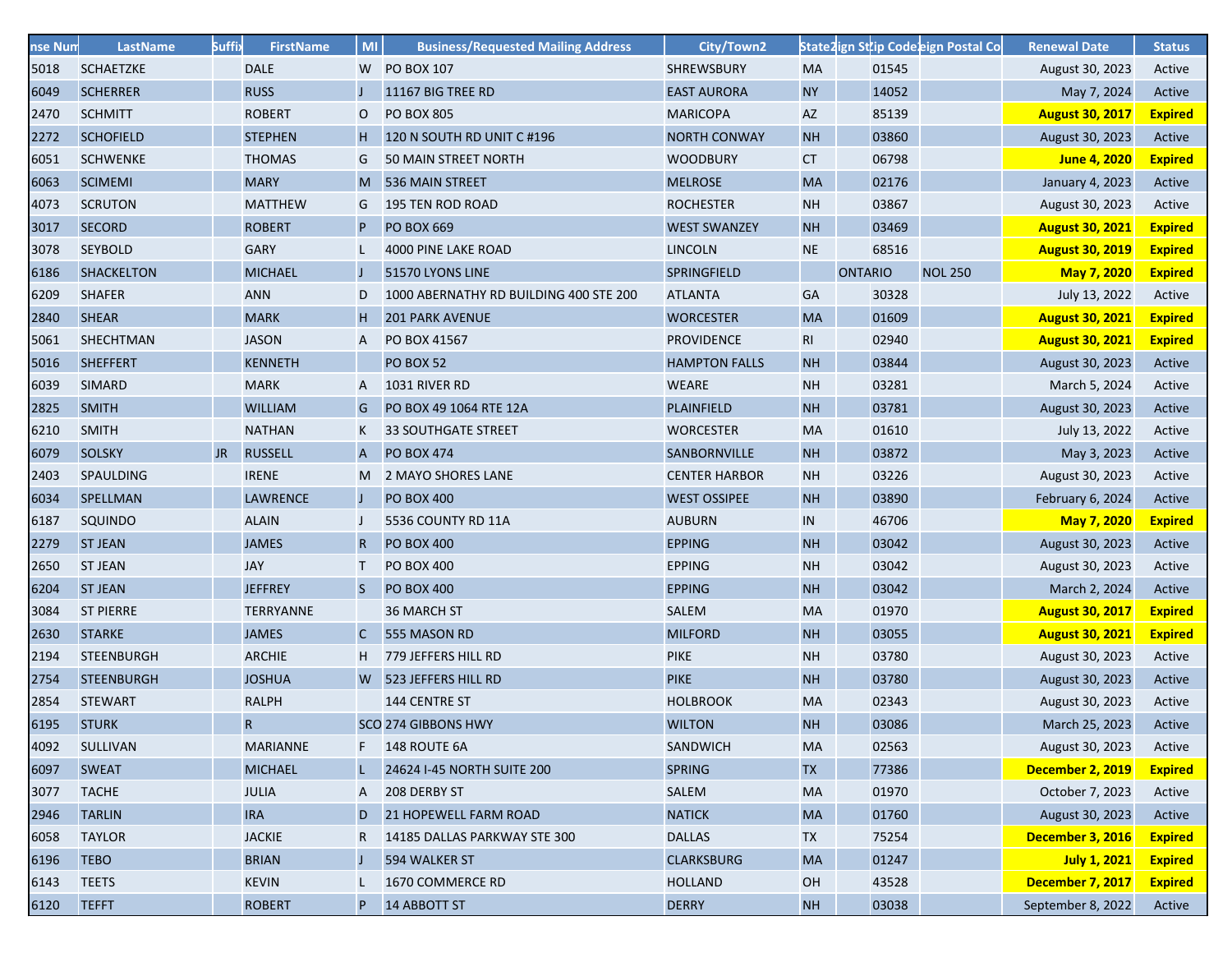| nse Num | <b>LastName</b>       | <b>Suffi</b> | <b>FirstName</b>   | MI           | <b>Business/Requested Mailing Address</b> | City/Town2              |           |       | State2ign Sttip Code eign Postal Co | <b>Renewal Date</b>    | <b>Status</b>  |
|---------|-----------------------|--------------|--------------------|--------------|-------------------------------------------|-------------------------|-----------|-------|-------------------------------------|------------------------|----------------|
| 2695    | <b>TEITSWORTH</b>     |              | <b>ROY</b>         |              | 6497 BARBER HILL RD                       | <b>GENESCO</b>          | <b>NY</b> | 14454 |                                     | August 30, 2023        | Active         |
| 6025    | <b>TESTAGROSSA</b>    |              | <b>DENNIS</b>      |              | M 17 RIVER FRONT DRIVE #4                 | <b>MANCHESTER</b>       | <b>NH</b> | 03102 |                                     | September 12, 2019     | <b>Expired</b> |
| 2766    | <b>THEODOSOPOULOS</b> |              | <b>WILLIAM</b>     |              | <b>30 AUBURN STREET</b>                   | <b>MANCHESTER</b>       | <b>NH</b> | 03103 |                                     | August 30, 2023        | Active         |
| 2503    | <b>THORNER</b>        |              | <b>RICHARD</b>     |              | <b>695 RIVER ROAD</b>                     | <b>MANCHESTER</b>       | <b>NH</b> | 03104 |                                     | August 30, 2023        | Active         |
| 2918    | <b>TIBBETTS</b>       |              | <b>RJAMES</b>      |              | <b>PO BOX 368</b>                         | <b>BROOKLINE</b>        | <b>NH</b> | 03033 |                                     | <b>August 30, 2017</b> | <b>Expired</b> |
| 6125    | <b>TRAPASSO</b>       |              | <b>FRANCIS</b>     | J            | 84 Park Ave                               | <b>WORCESTER</b>        | <b>MA</b> | 01609 |                                     | December 1, 2022       | Active         |
| 2320    | <b>TROON</b>          |              | <b>THOMAS</b>      | D            | PO BOX 1457                               | <b>CONWAY</b>           | <b>NH</b> | 03818 |                                     | March 11, 2022         | <b>Expired</b> |
| 6102    | <b>TROON</b>          |              | <b>ROBERT</b>      | т            | <b>PO BOX 688</b>                         | <b>WEST OSSIPEE</b>     | <b>NH</b> | 03890 |                                     | February 10, 2024      | Active         |
| 6031    | <b>TRUHLAR</b>        |              | <b>SHERRY</b>      | R            | <b>PO BOX 6066</b>                        | <b>ARLINGTON</b>        | <b>VA</b> | 22206 |                                     | November 2, 2022       | <b>Active</b>  |
| 6134    | <b>TRUNZO</b>         |              | <b>FRANK</b>       | A            | 2302 VILLAGE GREEN BLVD                   | <b>PLANT CITY</b>       | FL.       | 33566 |                                     | July 6, 2023           | Active         |
| 6064    | <b>VALENTINE</b>      |              | <b>JAMES</b>       |              | 4000 PINE LAKE ROAD                       | <b>LINCOLN</b>          | <b>NE</b> | 68516 |                                     | January 7, 2023        | Active         |
| 6050    | <b>VARNEY</b>         |              | <b>RICHARD</b>     |              | W 57 SHORE ROAD                           | <b>NORTH BROOKFIELD</b> | <b>MA</b> | 01535 |                                     | May 7, 2016            | <b>Expired</b> |
| 6065    | <b>VILSMEIER</b>      |              | <b>FREDERICK</b>   | R            | 4000 PINE LAKE ROAD                       | <b>LINCOLN</b>          | <b>NE</b> | 68516 |                                     | January 7, 2023        | Active         |
| 6176    | <b>VOLK</b>           |              | <b>ERIK</b>        | A            | 152 HOOPER HILL RD                        | <b>GROTON</b>           | <b>VT</b> | 05046 |                                     | September 11, 2021     | <b>Expired</b> |
| 3034    | <b>WALKER</b>         |              | <b>TODD</b>        | M.           | 8 YALE LN                                 | <b>SWANZEY</b>          | <b>NH</b> | 03446 |                                     | <b>August 30, 2019</b> | <b>Expired</b> |
| 6190    | <b>WALLA</b>          |              | <b>KEVIN</b>       |              | PO BOX 1162                               | <b>MANCHESTER</b>       | <b>VT</b> | 05254 |                                     | June 4, 2022           | Active         |
| 2735    | <b>WALLACE</b>        |              | <b>GARY</b>        | R            | <b>PO BOX 145</b>                         | <b>OSSIPEE</b>          | <b>NH</b> | 03864 |                                     | August 30, 2023        | Active         |
| 2142    | WALLENSTEIN           |              | <b>CKRISTOPHER</b> | L.           | <b>152A ROUTE 202</b>                     | <b>BENNINGTON</b>       | <b>NH</b> | 03442 |                                     | <b>August 30, 2021</b> | <b>Expired</b> |
| 5049    | <b>WALSH</b>          |              | <b>GREGORY</b>     |              | <b>PO BOX 1000</b>                        | RINDGE                  | <b>NH</b> | 03461 |                                     | August 30, 2023        | Active         |
| 6024    | <b>WARREN</b>         |              | <b>PHILIP</b>      | D            | <b>PO BOX 488</b>                         | <b>ALSTEAD</b>          | <b>NH</b> | 03602 |                                     | September 12, 2023     | Active         |
| 2457    | <b>WEBBER</b>         |              | <b>HARVEY</b>      |              | B S 495 LAFAYETTE RD                      | <b>HAMPTON</b>          | <b>NH</b> | 03842 |                                     | <b>August 30, 2019</b> | Revoked        |
| 4051    | <b>WEITBRECHT</b>     | $\mathbf{H}$ | <b>THOMAS</b>      |              | 22 RIVER STREET STE 13                    | <b>BRAINTREE</b>        | <b>MA</b> | 02184 |                                     | August 30, 2023        | Active         |
| 6098    | <b>WHAREM</b>         | JR           | <b>ROBERT</b>      | E.           | 277 WEBSTER MILLS ROAD                    | <b>PITTSFIELD</b>       | <b>NH</b> | 03263 |                                     | December 2, 2023       | Active         |
| 6088    | <b>WHITE</b>          |              | <b>TIMOTHY</b>     | A            | 471 ALSTEAD CENTER RD                     | <b>ALSTEAD</b>          | <b>NH</b> | 03602 |                                     | June 3, 2017           | <b>Expired</b> |
| 6103    | <b>WHITE</b>          |              | <b>ANN</b>         | M            | 471 ALSTEAD CENTER RD                     | <b>ALSTEAD</b>          | <b>NH</b> | 03602 |                                     | March 3, 2024          | Active         |
| 6171    | <b>WICKSON</b>        | JR.          | <b>BRYAN</b>       |              | <b>58 RANGE ROAD</b>                      | <b>WINDHAM</b>          | <b>NH</b> | 03087 |                                     | June 5, 2023           | Active         |
| 3012    | <b>WIENER</b>         |              | <b>DANIEL</b>      |              | 72 NICHOLAS RD #8                         | <b>FRAMINGHAM</b>       | <b>MA</b> | 01701 |                                     | August 30, 2023        | Active         |
| 6194    | <b>WILLIAMS</b>       |              | <b>MOLLY</b>       | P            | 50 JAFFREY RD                             | <b>PETERBOROUGH</b>     | <b>NH</b> | 03458 |                                     | March 4, 2023          | Active         |
| 2913    | <b>WILMOTT</b>        |              | <b>PAUL</b>        | M            | 206 COOLEDGE RD                           | <b>HILLSBOROUGH</b>     | <b>NH</b> | 03244 |                                     | August 30, 2023        | Active         |
| 4002    | <b>WINSLOW</b>        |              | <b>SCOTT</b>       |              | PO BOX 10240                              | <b>BEDFORD</b>          | <b>NH</b> | 03110 |                                     | August 30, 2023        | Active         |
| 4043    | <b>WINTERNITZ</b>     |              | <b>CHARLES</b>     |              | 2516 WAUKEGAN RD SUITE 385                | <b>GLENVIEW</b>         | IL.       | 60025 |                                     | August 30, 2023        | Active         |
| 2496    | <b>WISOWATY</b>       |              | <b>JAMES</b>       |              | <b>54 ROCHESTER HILL RD</b>               | <b>ROCHESTER</b>        | <b>NH</b> | 03867 |                                     | August 30, 2023        | Active         |
| 2472    | <b>WOLTERS</b>        | JR           | <b>JOHN</b>        |              | M 1 WALL STREET                           | <b>HUDSON</b>           | <b>NH</b> | 03051 |                                     | August 30, 2023        | Active         |
| 2427    | <b>WOOD</b>           |              | <b>JERROLD</b>     | $\mathsf{C}$ | 482 HUBBARDSTON RD                        | <b>TEMPLETON</b>        | <b>MA</b> | 01468 |                                     | August 30, 2023        | Active         |
| 2501    | <b>WOODCOCK</b>       |              | <b>STEPHEN</b>     | P            | 1465 HOOKSETT RD # 243                    | <b>HOOKSETT</b>         | <b>NH</b> | 03106 |                                     | <b>August 30, 2017</b> | <b>Expired</b> |
| 6118    | <b>WOODLING</b>       |              | <b>MARK</b>        | A            | <b>1615 S ERVAY UNIT #1</b>               | <b>DALLAS</b>           | <b>TX</b> | 75215 |                                     | July 14, 2016          | <b>Expired</b> |
| 4032    | <b>YELIN</b>          |              | <b>DANIEL</b>      |              | <b>48 EMERALD ST</b>                      | <b>KEENE</b>            | <b>NH</b> | 03431 |                                     | August 30, 2023        | Active         |
| 4007    | <b>YOUNG</b>          |              | <b>MICHAEL</b>     |              | <b>5 STRONG STREET</b>                    | <b>NEWBURYPORT</b>      | <b>MA</b> | 01950 |                                     | <b>August 30, 2019</b> | <b>Expired</b> |